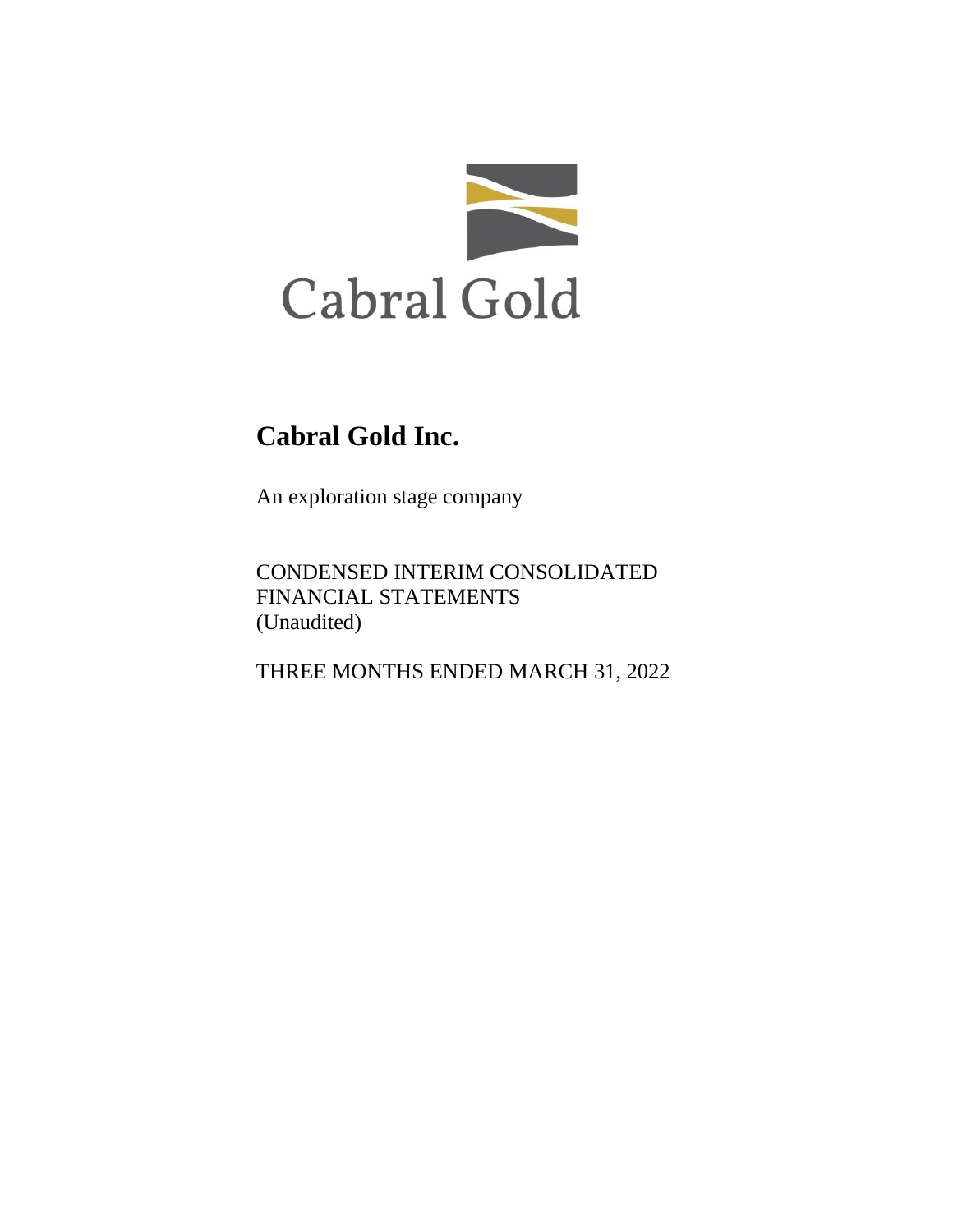Condensed interim consolidated statements of financial position (Expressed in Canadian Dollars)

|                                                                                                                                   | <b>Notes</b>     |                    | March 31, 2022      |    | Dec. 31, 2021        |
|-----------------------------------------------------------------------------------------------------------------------------------|------------------|--------------------|---------------------|----|----------------------|
|                                                                                                                                   |                  |                    |                     |    |                      |
| <b>ASSETS</b><br><b>Current assets</b>                                                                                            |                  |                    |                     |    |                      |
| Cash and cash equivalents                                                                                                         |                  | $\mathbf{\hat{S}}$ | 2,041,562           | -S | 4,898,213            |
| Accounts receivable                                                                                                               |                  |                    | 131,095             |    | 138,276              |
|                                                                                                                                   |                  |                    |                     |    |                      |
| Prepaid expenses                                                                                                                  |                  |                    | 97,377<br>2,270,034 |    | 185,573<br>5,222,062 |
| <b>Total Current assets</b>                                                                                                       |                  |                    |                     |    |                      |
| <b>Non-current assets</b>                                                                                                         |                  |                    |                     |    |                      |
| <b>Fixed assets</b>                                                                                                               | 5                |                    | 2,362,193           |    | 2,030,837            |
| Mineral properties                                                                                                                | 6                |                    | 2,795,840           |    | 2,277,461            |
| <b>Total Assets</b>                                                                                                               |                  | \$                 | 7,428,067           | \$ | 9,530,360            |
| <b>LIABILITIES</b>                                                                                                                |                  |                    |                     |    |                      |
| <b>Current liabilities</b>                                                                                                        |                  |                    |                     |    |                      |
| Accounts payable and accrued liabilities                                                                                          | 8                | \$                 | 1,325,205           | \$ | 908,838              |
| <b>Total Current liabilities</b>                                                                                                  |                  |                    | 1,325,205           |    | 908,838              |
| Shareholders' equity                                                                                                              |                  |                    |                     |    |                      |
| Share capital                                                                                                                     | 9(a)             |                    | 30,891,884          |    | 30,891,884           |
| Reserves                                                                                                                          | 9(b), 9(c), 9(d) |                    | 5,367,216           |    | 5,020,479            |
| Accumulated other comprehensive income                                                                                            |                  |                    | (431,778)           |    | (1,045,855)          |
| Accumulated deficit                                                                                                               |                  |                    | (29, 724, 460)      |    | (26, 244, 986)       |
| Total Shareholders' equity                                                                                                        |                  |                    | 6,102,862           |    | 8,621,522            |
| Total Liabilities and Shareholders' equity                                                                                        |                  | \$                 | 7,428,067           | \$ | 9,530,360            |
| Nature of operations and going concern (Note 1)<br>Subsequent event (Note 13)<br>Commitments and contingent liabilities (Note 17) |                  |                    |                     |    |                      |

The accompanying notes are an integral part of these condensed interim consolidated financial statements.

Approved by the Board of Directors

*"Derrick Weyrauch" "Rodney Cooper"* Derrick Weyrauch, Director Rodney Cooper, Director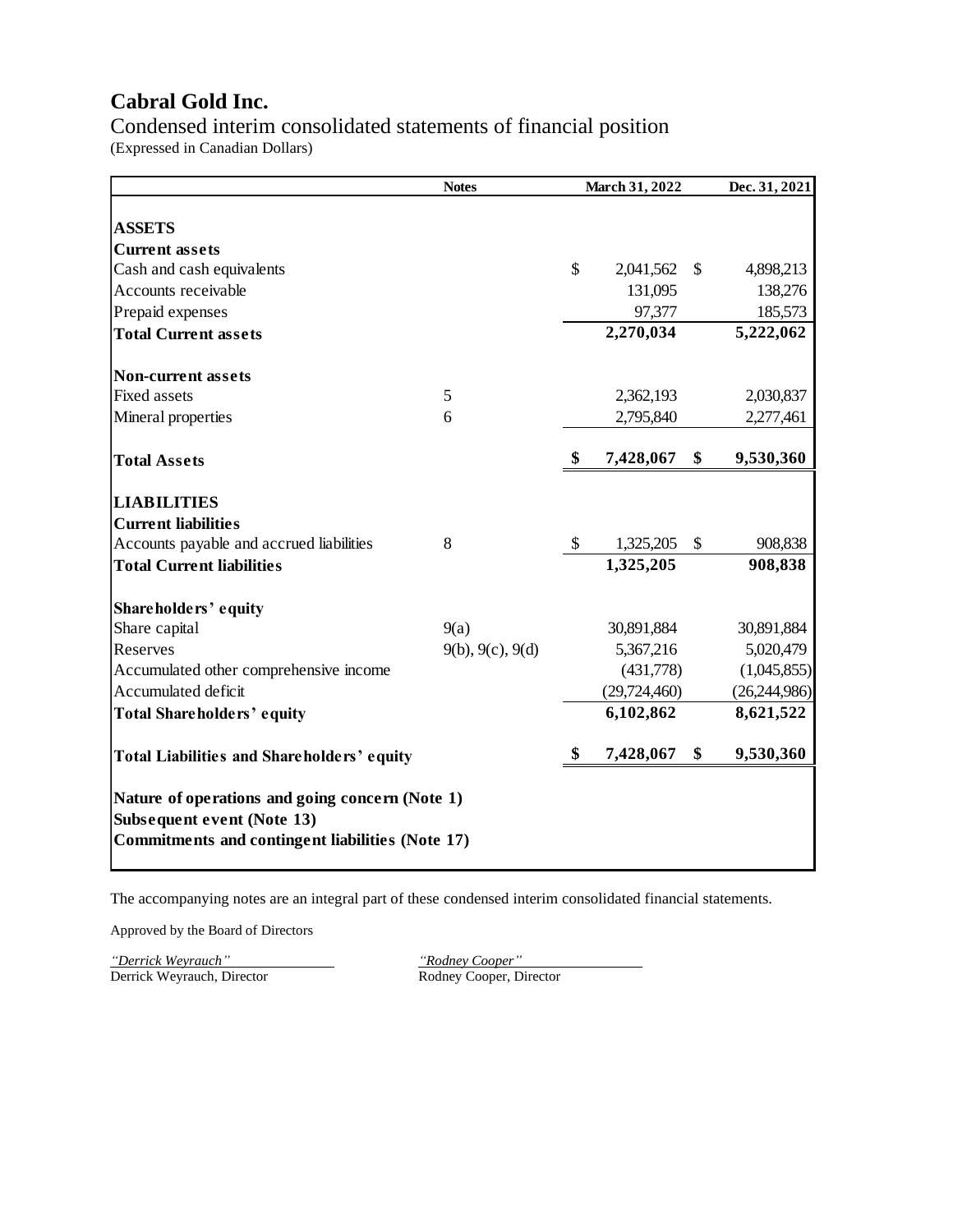Condensed interim consolidated statements of loss and comprehensive loss (Expressed in Canadian Dollars except number of shares)

|                                                           | <b>Notes</b> | 3 months ended<br>March 31, 2022 | 3 months ended |
|-----------------------------------------------------------|--------------|----------------------------------|----------------|
|                                                           |              |                                  | March 31, 2021 |
| <b>Expenses</b>                                           |              |                                  |                |
| Exploration and development                               | 10           | \$<br>2,764,764<br>$\mathbb{S}$  | 1,460,110      |
| Stock-based compensation                                  | 9(c), 9(d)   | 346,737                          | 249,716        |
| Depreciation                                              | 5            | 147,475                          | 68,572         |
| Management                                                | 13(a)        | 114,193                          | 105,991        |
| Marketing                                                 |              | 72,377                           | 110,847        |
| Office and administrative                                 |              | 28,475                           | 32,757         |
| Listing expense                                           |              | 13,565                           | 23,807         |
| Professional fees                                         |              | 11,955                           | 19,787         |
|                                                           |              | 3,499,541                        | 2,071,587      |
|                                                           |              |                                  |                |
| Other income and expenses                                 |              |                                  |                |
| Foreign exchange loss                                     |              | 2,959                            | 1,830          |
| Interest income                                           |              | (23,026)                         | (3,913)        |
|                                                           |              |                                  |                |
| Net loss for the period                                   |              | 3,479,474                        | 2,069,504      |
|                                                           |              |                                  |                |
| Other comprehensive loss (income)                         |              |                                  |                |
| Unrealised foreign currency translation items             |              | (614,077)                        | 237,415        |
| Total comprehensive loss for the period                   |              | \$<br>\$<br>2,865,397            | 2,306,919      |
| Loss per share, Basic and diluted                         |              | \$<br>0.02<br>$\mathcal{S}$      | 0.02           |
|                                                           |              |                                  |                |
| Weighted average shares outstanding, Basic<br>and diluted |              | 141,684,460                      | 119,501,137    |

The accompanying notes are an integral part of these condensed interim consolidated financial statements.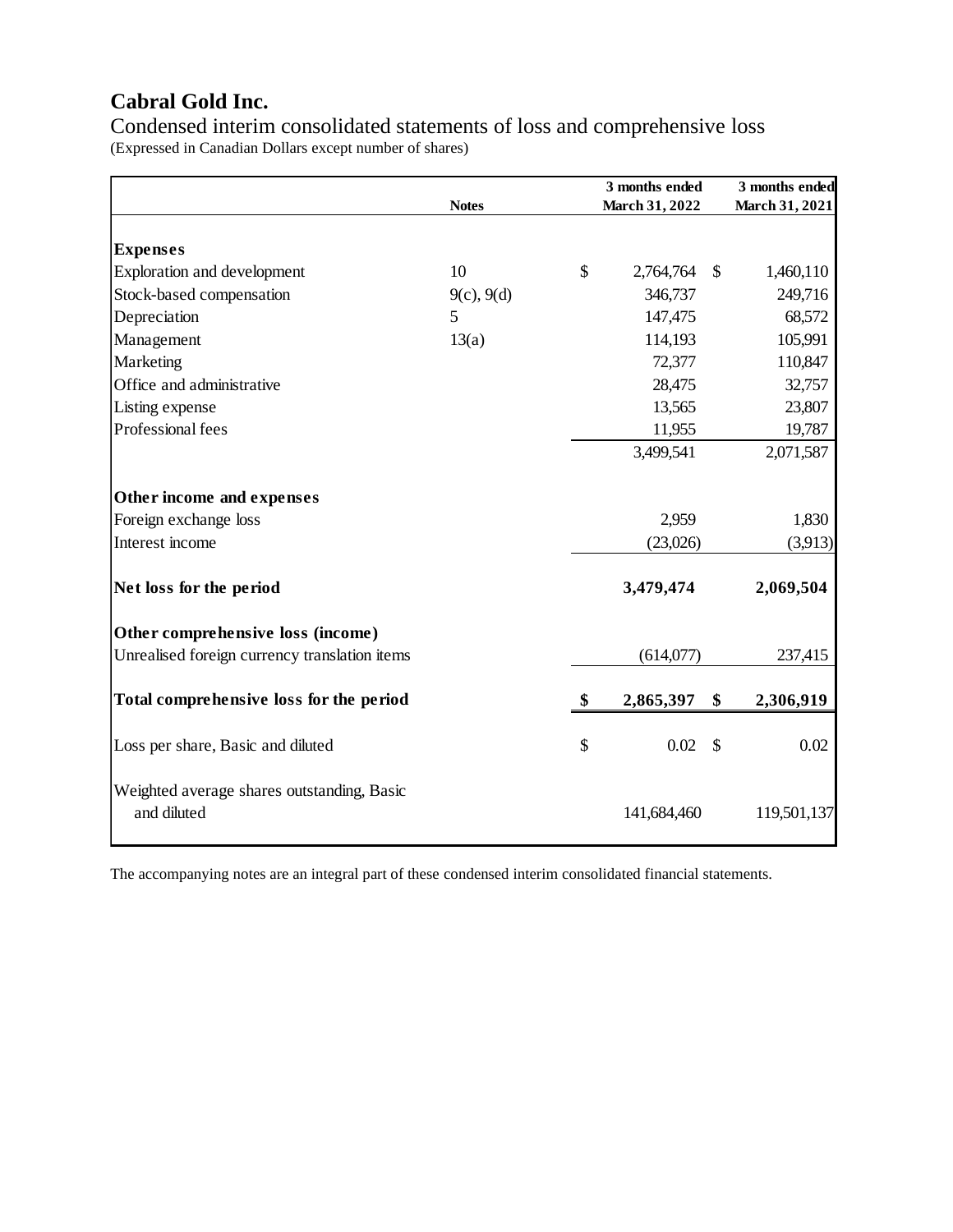Condensed interim consolidated statements of changes in shareholders' equity (Expressed in Canadian Dollars)

|                                     |                          |     |               |     |                          | <b>Accumulated</b> |                      |  |             |  |                |                   |               |
|-------------------------------------|--------------------------|-----|---------------|-----|--------------------------|--------------------|----------------------|--|-------------|--|----------------|-------------------|---------------|
|                                     |                          |     |               |     |                          |                    |                      |  |             |  | other          |                   | <b>Total</b>  |
|                                     | <b>Issued</b>            |     |               |     | Reserves,                |                    | Reserves,            |  | Reserves,   |  | comprehensive  | Accumulated       | shareholders' |
|                                     | common shares            |     | Share capital |     | <b>Warrants</b>          |                    | <b>Stock options</b> |  | <b>RSUs</b> |  | loss           | deficit           | equity        |
| <b>Balance at December 31, 2020</b> | 119,491,737              | \$. | 21,197,071    | -S  | 1,061,358                | -S                 | 1,394,608 \$         |  | 58,703 (\$  |  | $733,526$ (\$) | $15,039,801$ \$   | 7,938,413     |
| Shares issued for cash:             |                          |     |               |     |                          |                    |                      |  |             |  |                |                   |               |
| Exercise of stock options           | 23,500                   |     | 5,275         |     |                          |                    |                      |  |             |  |                |                   | 5,275         |
| Stock-based compensation            | $\overline{\phantom{0}}$ |     |               |     | $\overline{\phantom{a}}$ |                    | 227,009              |  | 22,707      |  |                |                   | 249,716       |
| Comprehensive loss                  |                          |     |               |     |                          |                    |                      |  |             |  | (237, 415)     | (2,069,504)       | (2,306,919)   |
| Balance at March 31, 2021           | 119,515,237              | -8  | 21,202,346    | -86 | 1,061,358                | - SS               | $1,621,617$ \$       |  | 81,410 (\$  |  | $970,941$ (\$) | 17,109,305) \$    | 5,886,485     |
| <b>Balance at December 31, 2021</b> | 141,684,460              |     | 30,891,884    |     | 2,138,893                |                    | 2,737,895            |  | 143,691     |  | (1,045,855)    | $(26,244,986)$ \$ | 8,621,522     |
| Stock-based compensation            |                          |     |               |     |                          |                    | 307,262              |  | 39,475      |  |                |                   | 346,737       |
| Comprehensive loss                  | $\sim$                   |     |               |     |                          |                    |                      |  |             |  | 614,077        | (3,479,474)       | (2,865,397)   |
| Balance at March 31, 2022           | 141,684,460              |     | 30,891,884    | \$. | 2,138,893                | -SS                | 3,045,157            |  | 183,166 (\$ |  | 431,778) (\$   | 29,724,460) \$    | 6,102,862     |

The accompanying notes are an integral part of these condensed interim consolidated financial statements.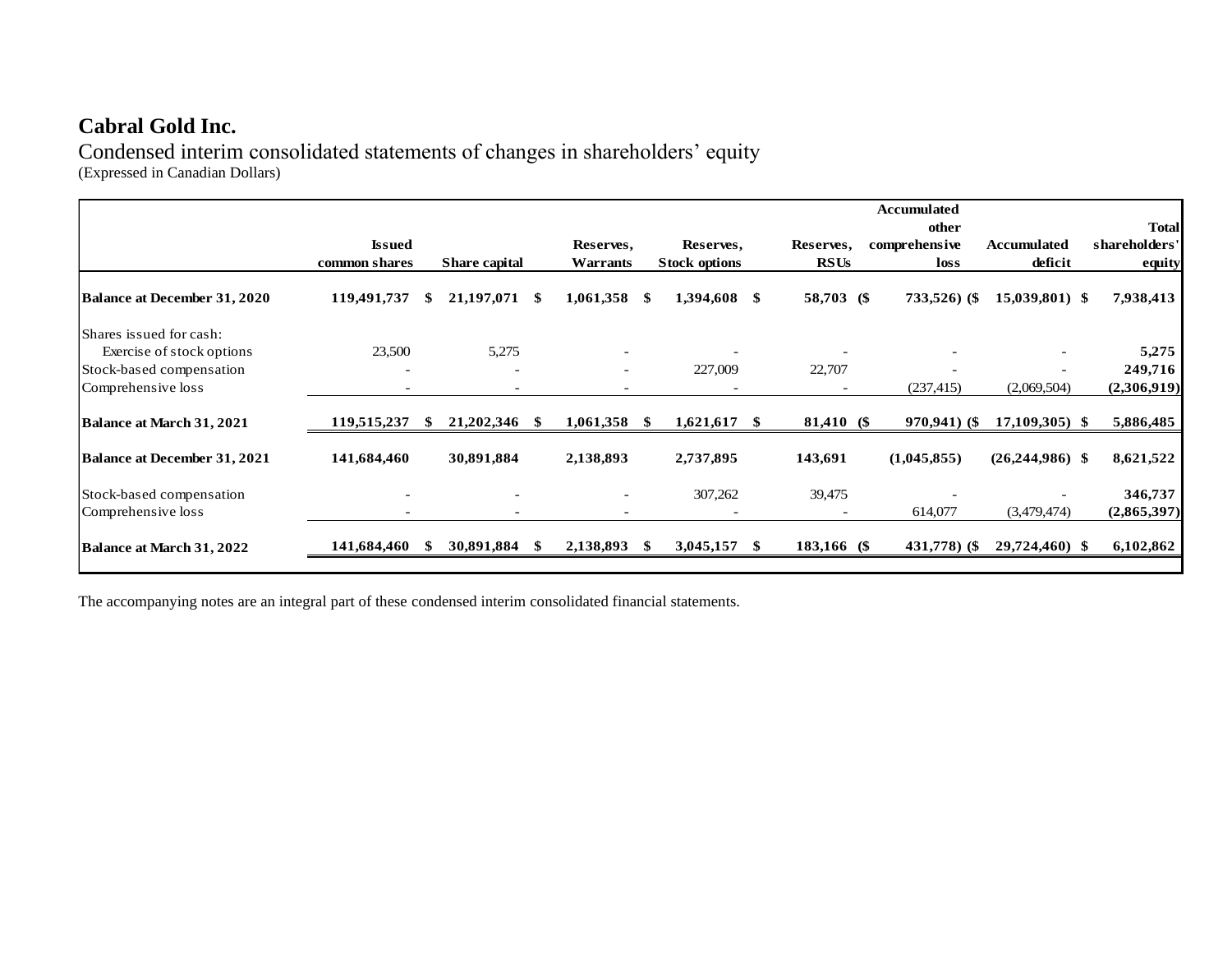Condensed interim consolidated statements of cash flows (Expressed in Canadian Dollars)

|                                                |        | 3 months ended<br>March 31, 2022 | 3 months ended<br>March 31, 2021 |
|------------------------------------------------|--------|----------------------------------|----------------------------------|
| <b>OPERATING ACTIVITIES</b>                    |        |                                  |                                  |
| Net loss for the period                        | $($ \$ | $3,479,474$ ) (\$                | 2,069,504)                       |
| Adjustments for items not involving cash:      |        |                                  |                                  |
| Depreciation                                   |        | 147,475                          | 68,572                           |
| Stock-based compensation                       |        | 346,737                          | 249,716                          |
| Unrealised foreign exchange                    |        | (16,715)                         | (19,048)                         |
|                                                |        | (3,001,977)                      | $\overline{(1,770,264)}$         |
| Net changes in non-cash working capital:       |        |                                  |                                  |
| Decrease (increase) in accounts receivable     |        | 7,181                            | (4,597)                          |
| Decrease (increase) in prepaid expenses        |        | 88,196                           | (48,231)                         |
| Increase (decrease) in accounts payable        |        | 425,069                          | 281,346                          |
| Cash used in operating activities              |        | (2,481,531)                      | (1,541,746)                      |
| <b>INVESTING ACTIVITIES</b>                    |        |                                  |                                  |
| Additions to mineral properties                |        | (229, 324)                       | (176, 169)                       |
| Additions to fixed assets                      |        | (203,746)                        | (185, 159)                       |
| Cash used in investing activities              |        | (433,070)                        | (361, 328)                       |
| <b>FINANCING ACTIVITIES</b>                    |        |                                  |                                  |
| Issuance of shares and units for cash          |        |                                  | 5,275                            |
| Cash provided by financing activities          |        |                                  | 5,275                            |
| Effect of change in exchange rate on cash      |        | 57,950                           | (1, 434)                         |
| Net decrease in cash and cash equivalents      |        | (2,856,651)                      | (1,899,233)                      |
| Cash and cash equivalents, beginning of period |        | 4,898,213                        | 5,477,780                        |
| Cash and cash equivalents, end of period       | S      | 2,041,562<br>\$                  | 3,578,547                        |

The accompanying notes are an integral part of these condensed interim consolidated financial statements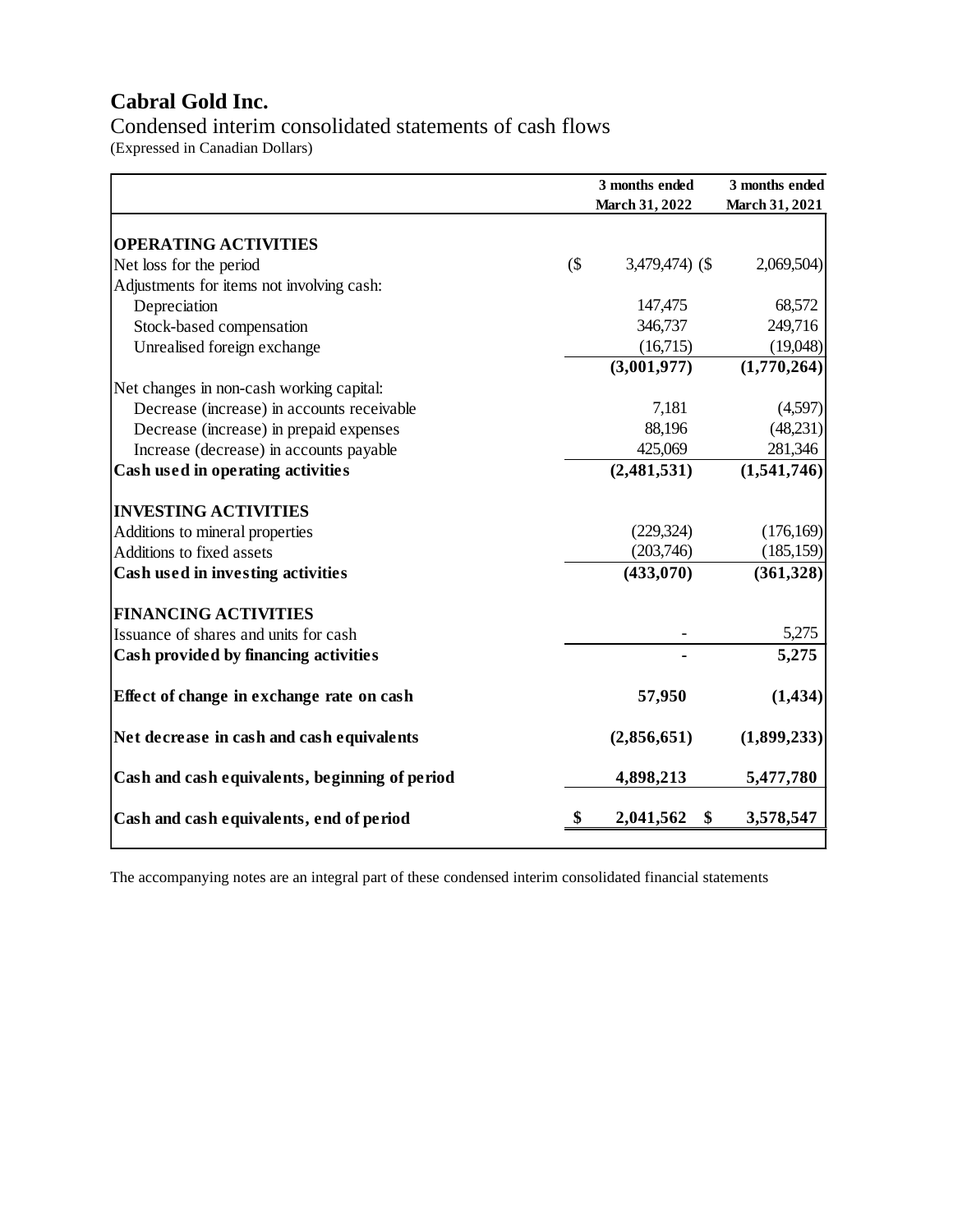## **1. NATURE OF OPERATIONS**

Cabral Gold Inc. ("**Cabral Gold**" or the "**Company**") was incorporated on February 11, 2014 under the British Columbia Business Corporations Act.

The Company's registered office is located at 1200 – 750 West Pender Street, Vancouver, British Columbia, Canada, V6C 2T8.

#### *Going concern*

The nature of the Company's operations results in significant expenditures for the acquisition and exploration of mineral properties. To date, the Company has not generated any revenue from mining or other operations as it is considered to be in the exploration stage.

These condensed interim consolidated financial statements have been prepared in accordance with International Financial Reporting Standards ("**IFRS**") applicable to a going concern, which assumes the Company will be able to realise its assets and settle its liabilities in the normal course of business. For the three months ended March 31, 2022, the Company reported a net loss of \$3,479,474 (three months ended March 31, 2021: net loss of \$2,069,504), and as at that date had a net working capital balance of \$944,829 (December 31, 2021: \$4,313,224).

The Company's ability to continue as a going concern is dependent upon its ability to obtain additional funding from loans or equity financings provided by the Company's existing shareholders and/or new shareholders or through other arrangements. There is no assurance that the Company will be successful in this regard. These material uncertainties may cast significant doubt on the Company's ability to continue as a going concern.

The recoverability of the carrying value of mineral properties and deferred expenditures is dependent upon a number of factors including the existence of recoverable reserves, the ability of the Company to obtain financing to maintain properties in good standing and continue exploration and development and the discovery of economically recoverable reserves.

These financial statements do not reflect the adjustments to the carrying values of assets and liabilities and the reported expenses and balance sheet classifications that would be necessary were the going concern assumption deemed to be inappropriate. These adjustments could be material.

In the event the Company is unable to arrange appropriate financing, the carrying value of its assets and liabilities could be subject to material adjustment and the Company may not be able to meet its obligations as they become due in the normal course of business.

### **2. BASIS OF PREPARATION**

These financial statements include the accounts of Cabral Gold Inc. and its subsidiaries as follows: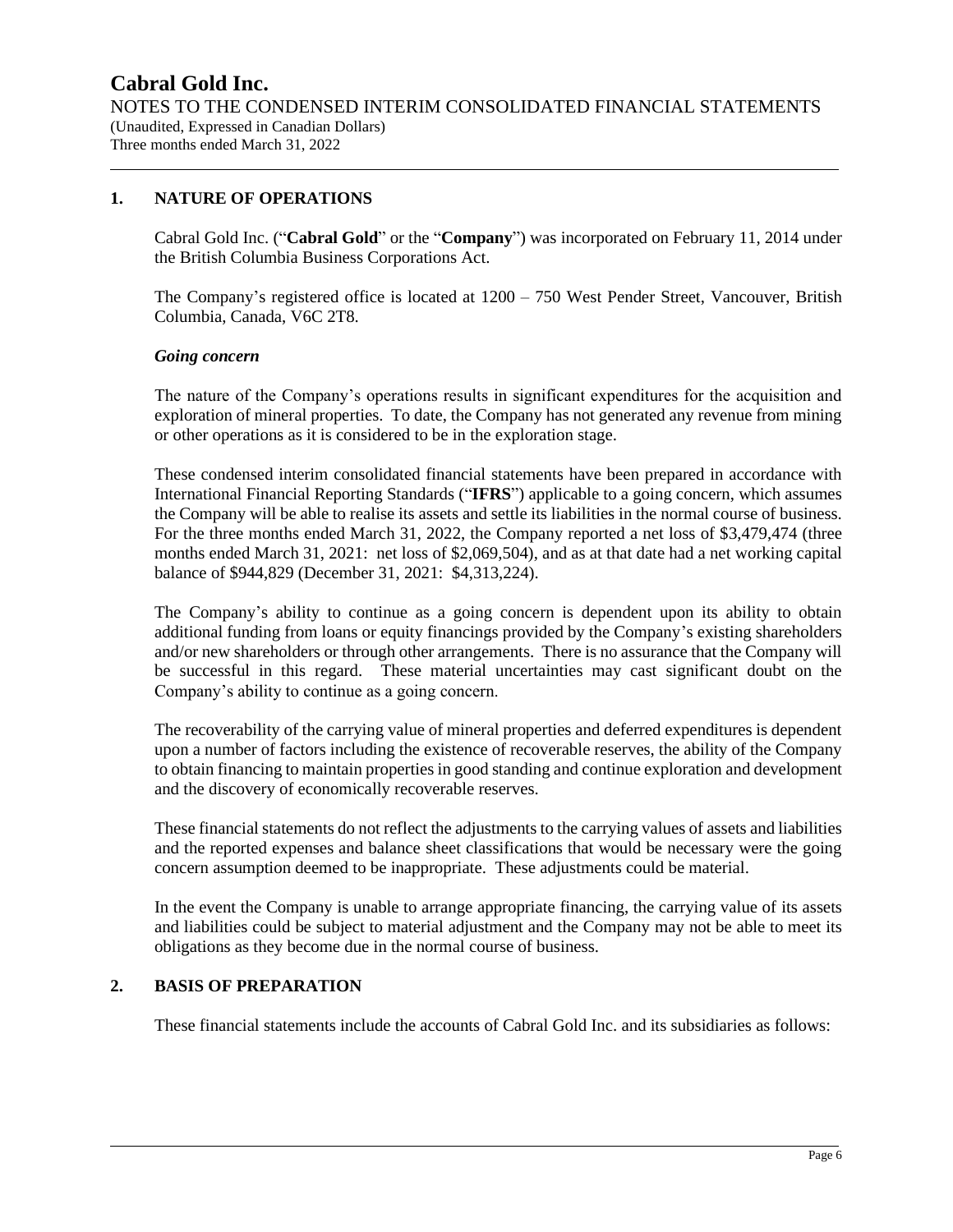NOTES TO THE CONDENSED INTERIM CONSOLIDATED FINANCIAL STATEMENTS

(Unaudited, Expressed in Canadian Dollars) Three months ended March 31, 2022

|                                              |          |           | <b>Functional</b> |
|----------------------------------------------|----------|-----------|-------------------|
|                                              | Location | Ownership | currency          |
| Cabral Gold Ltd.                             | Canada   | 100%      | \$                |
| Magellan Minerais Prospecção Geológica Ltda. | Brazil   | 100%      | R\$               |

The Company's interest in Magellan Minerais Prospecção Geológica Ltda. ("**Magellan Brazil**") is held through its wholly-owned subsidiary, Cabral Gold B.C. Inc. ("**CGBC**").

The Company's interest in Poconé Gold Mineração Ltda. ("**PGM**") was held through Magellan Brazil. The Company's interest in PGM was disposed of in September 2018.

Magellan Brazil holds 100% of the Cuiú Cuiú property and several secondary properties.

Certain of the prior year's figures have been reclassified to reflect the account classification adopted in the current year.

## **3. SUMMARY OF SIGNIFICANT ACCOUNTING POLICIES**

These condensed interim consolidated financial statements have been prepared in accordance with IFRS as issued by the IASB ("**International Accounting Standards Board**") applicable to the preparation of interim financial statements, including International Accounting Standard ("**IAS**") 34, 'Interim Financial Reporting'. The accounting policies followed in these condensed interim consolidated financial statements are the same as those applied in the Company's annual consolidated financial statements for the year ended December 31, 2021.

The condensed interim consolidated financial statements do not contain all disclosures required under IFRS and should be read in conjunction with Company's annual consolidated financial statements and the notes thereto for the year ended December 31, 2021.

## **4. RECENT ACCOUNTING PRONOUNCEMENTS**

A number of new standards, and amendments to standards and interpretations, are not yet effective for the year ended December 31, 2022, and have not been applied in preparing these condensed interim consolidated financial statements.

The Company has determined that these new accounting standards and amendments to existing accounting standards that have been issued but have future effective dates are either not applicable or will not have a significant impact on the Company's condensed interim consolidated financial statements.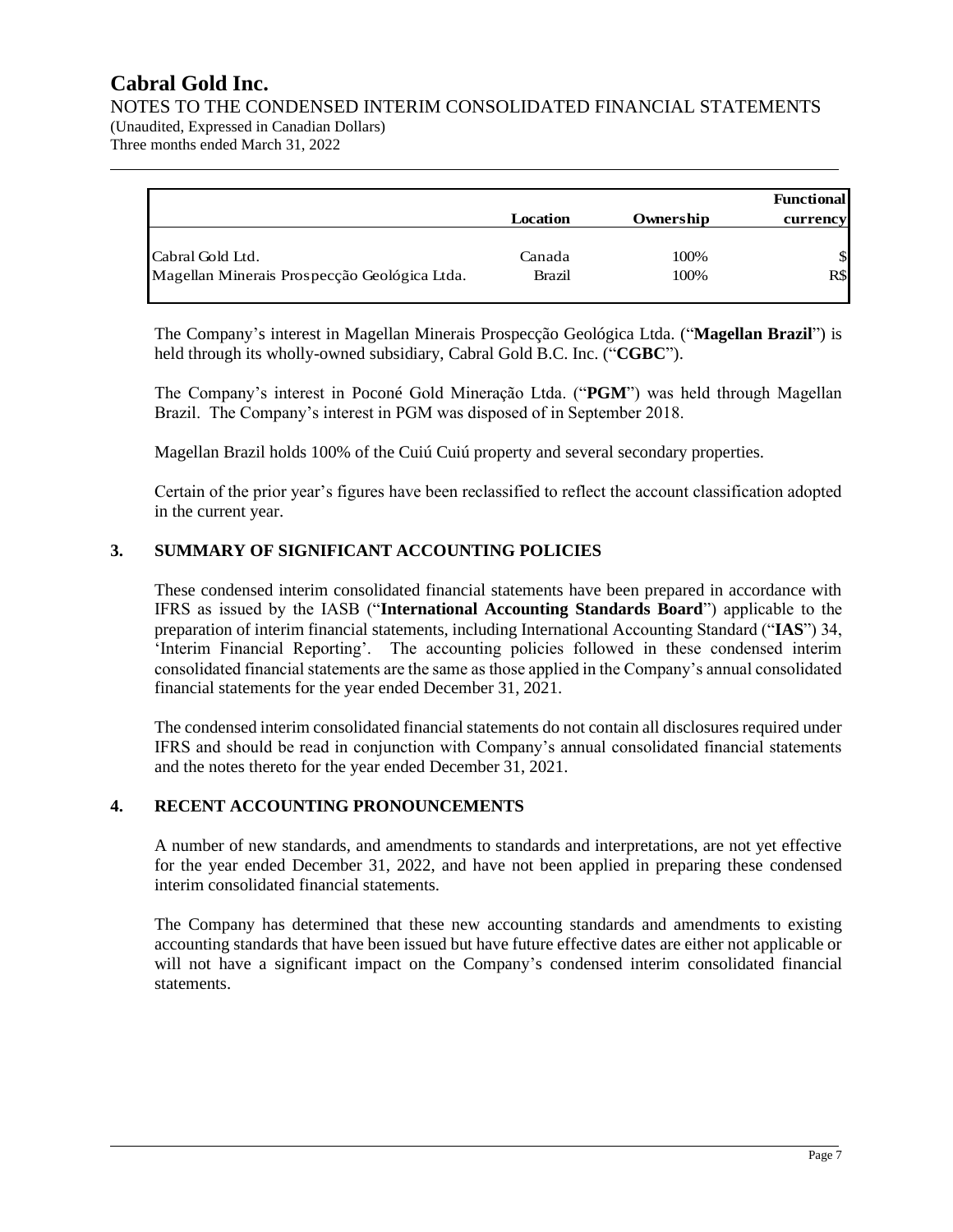NOTES TO THE CONDENSED INTERIM CONSOLIDATED FINANCIAL STATEMENTS (Unaudited, Expressed in Canadian Dollars) Three months ended March 31, 2022

## **5. FIXED ASSETS**

|                                  | Land          |               | <b>Buildings</b> |    | Vehicles   | Equipment   | <b>Total</b> |
|----------------------------------|---------------|---------------|------------------|----|------------|-------------|--------------|
|                                  |               |               |                  |    |            |             |              |
| Cost:                            |               |               |                  |    |            |             |              |
| December 31, 2021                | \$<br>556,296 | <sup>\$</sup> | 587,796          | -S | 350,973    | \$1,159,908 | \$2,654,973  |
| Additions                        | 14,550        |               | 52,764           |    |            | 136,432     | 203,746      |
| Foreign exchange differences     | 78,705        |               | 102,449          |    | 57,024     | 143,983     | 382,161      |
|                                  |               |               |                  |    |            |             |              |
| March 31, 2022                   | 649,551       |               | 743,009          |    | 407,997    | 1,440,323   | 3,240,880    |
|                                  |               |               |                  |    |            |             |              |
| <b>Accumulated depreciation:</b> |               |               |                  |    |            |             |              |
| December 31, 2021                |               |               | (145,958)        |    | (157, 556) | (320, 622)  | (624, 136)   |
| Depreciation expense             |               |               | (43,897)         |    | (24, 433)  | (79, 145)   | (147, 475)   |
| Foreign exchange differences     |               |               | (30, 127)        |    | (28,913)   | (48,036)    | (107,076)    |
|                                  |               |               |                  |    |            |             |              |
| March 31, 2022                   |               |               | (219,982)        |    | (210,902)  | (447,803)   | (878, 687)   |
|                                  |               |               |                  |    |            |             |              |
| Net book value:                  |               |               |                  |    |            |             |              |
| December 31, 2021                | 556,296       |               | 441,838          |    | 193,417    | 839,286     | 2,030,837    |
| <b>March 31, 2022</b>            | \$649,551     |               | \$523,027        |    | \$197,095  | \$992,520   | \$2,362,193  |
|                                  |               |               |                  |    |            |             |              |

|                                  | Land          | <b>Buildings</b> |               | Vehicles   |               | Equipment  |    | <b>Total</b> |
|----------------------------------|---------------|------------------|---------------|------------|---------------|------------|----|--------------|
|                                  |               |                  |               |            |               |            |    |              |
| Cost:                            |               |                  |               |            |               |            |    |              |
| December 31, 2020                | \$<br>548,956 | \$<br>182,242    | <sup>\$</sup> | 202,027    | <sup>\$</sup> | 521,765    | S. | 1,454,990    |
| Additions                        | 33,726        | 438,201          |               | 168,593    |               | 682,533    |    | 1,323,053    |
| Foreign exchange differences     | (26, 386)     | (32, 647)        |               | (19,647)   |               | (44,390)   |    | (123,070)    |
|                                  |               |                  |               |            |               |            |    |              |
| December 31, 2021                | 556,296       | 587,796          |               | 350,973    |               | 1,159,908  |    | 2,654,973    |
|                                  |               |                  |               |            |               |            |    |              |
| <b>Accumulated depreciation:</b> |               |                  |               |            |               |            |    |              |
| December 31, 2020                |               | (55,440)         |               | (89,045)   |               | (137, 642) |    | (282, 127)   |
| Depreciation expense             |               | (98, 692)        |               | (77,245)   |               | (196, 430) |    | (372, 367)   |
| Foreign exchange differences     |               | 8,174            |               | 8,734      |               | 13,450     |    | 30,358       |
|                                  |               |                  |               |            |               |            |    |              |
| December 31, 2021                |               | (145,958)        |               | (157, 556) |               | (320,622)  |    | (624, 136)   |
|                                  |               |                  |               |            |               |            |    |              |
| Net book value:                  |               |                  |               |            |               |            |    |              |
| December 31, 2020                | 548,956       | 126,802          |               | 112,982    |               | 384,123    |    | 1,172,863    |
| December 31, 2021                | \$556,296     | \$441,838        |               | \$193,417  |               | \$839,286  |    | \$2,030,837  |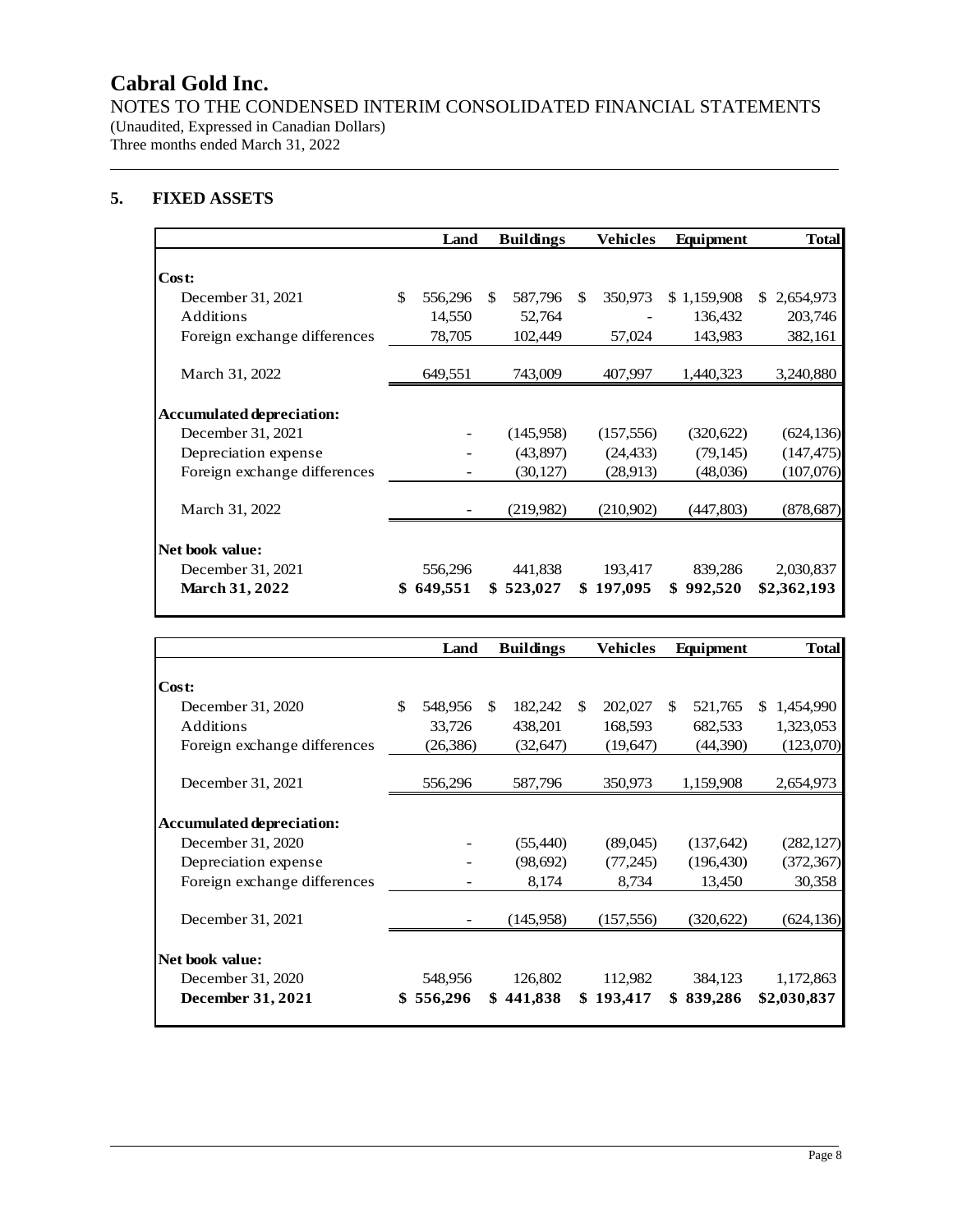NOTES TO THE CONDENSED INTERIM CONSOLIDATED FINANCIAL STATEMENTS (Unaudited, Expressed in Canadian Dollars) Three months ended March 31, 2022

## **6. MINERAL PROPERTIES**

| 3 months ended March 31, 2022 |              |                  |               |                        |
|-------------------------------|--------------|------------------|---------------|------------------------|
|                               |              |                  | Foreign       |                        |
|                               | Jan. 1, 2022 | <b>Additions</b> |               | exchange Mar. 31, 2022 |
| Cuiú Cuiú                     | 2,082,180    | \$<br>210,255    | \$<br>266,229 | \$<br>2,558,664        |
| Bom Jardim                    | 169,914      | 8,891            | 27,422        | 206,227                |
| Other                         | 25,367       | 1,476            | 4,106         | 30,949                 |
|                               | \$2,277,461  | 220,622          | \$<br>297,757 | \$2,795,840            |

| Year ended December 31, 2021 |                 |                  |                              |          |   |                          |
|------------------------------|-----------------|------------------|------------------------------|----------|---|--------------------------|
|                              |                 |                  |                              | Foreign  |   |                          |
|                              | Jan. 1, 2021    | <b>Additions</b> |                              |          |   | exchange Dec. $31, 2021$ |
| Cuiú Cuiú                    | 1,363,483<br>\$ | \$<br>798,174    | $\left( \mathcal{S} \right)$ | 79,477)  | S | 2,082,180                |
| Bom Jardim                   | 136,475         | 44,207           |                              | (10,768) |   | 169,914                  |
| <b>Other</b>                 | 19,532          | 7,400            |                              | (1,565)  |   | 25,367                   |
|                              | \$1,519,490     | 849,781          | $($ \$                       | 91,810)  |   | \$2,277,461              |

The Company's primary mineral property is Cuiú Cuiú.

All of the Company's properties are located in Brazil.

Although the Company has taken steps to verify title to mineral properties in which it has an interest, these procedures do not guarantee their titles. Property title may be subject to unregistered prior agreements or transfers and may be affected by undetected defects.

It is possible that economically recoverable reserves may not be discovered and accordingly a material portion of the carrying value of mineral properties could be impaired in the future.

The Company is required to make statutory claim maintenance expenditures to the Brazilian authorities each year to maintain its properties in good standing.

### *Cuiú Cuiú Surface access agreement, garimpeiro condominium*

On February 19, 2006, Magellan Brazil entered into a surface access agreement with the holders of the traditional surface rights over the Cuiú Cuiú property. The owners are organised into a 'condominium' (which is similar to a cooperative) comprising minority stakeholders and majority stakeholders.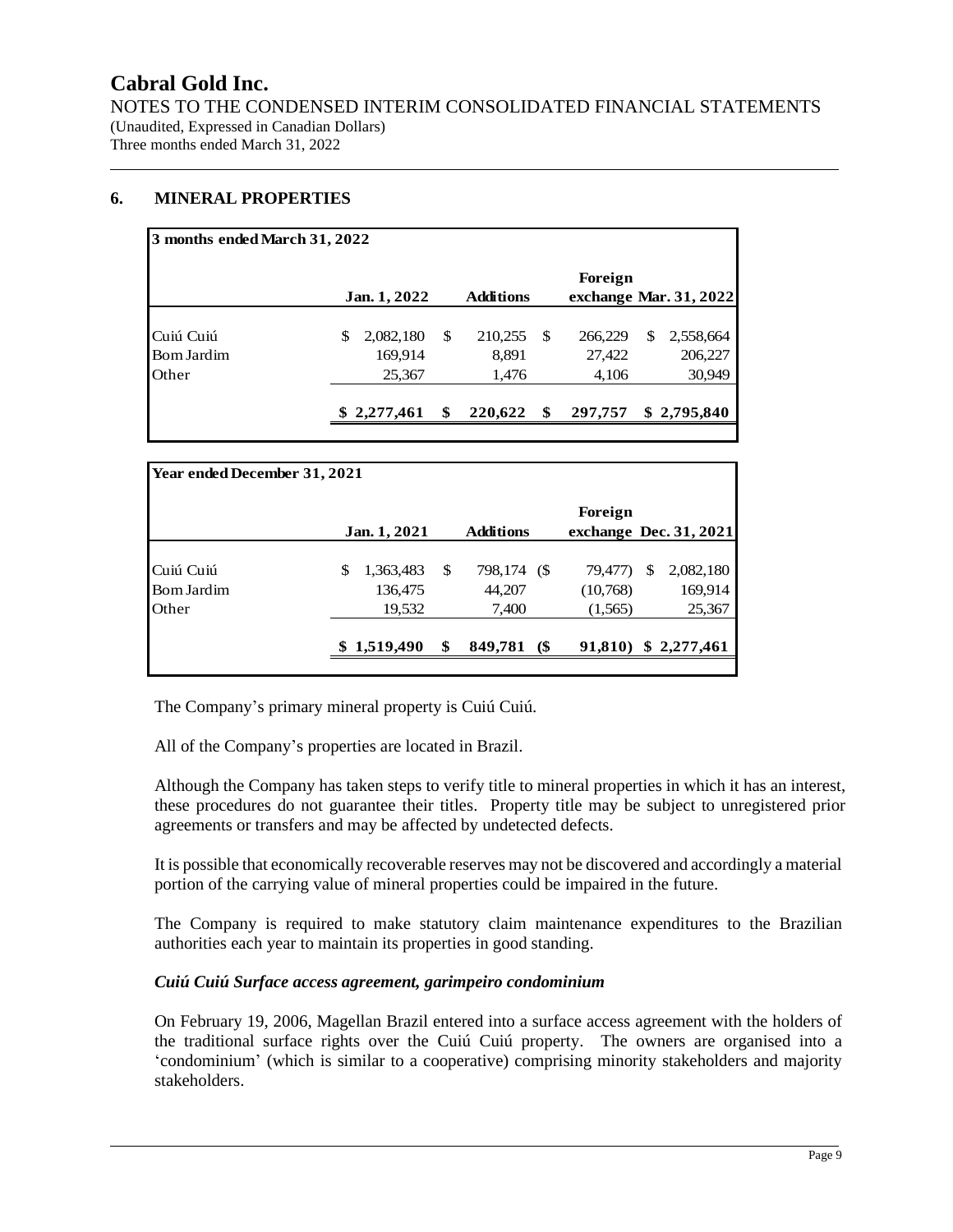The February 19, 2006 agreement has since been amended and extended several times the most recent of which was on March 29, 2017. The current terms of the agreement require Magellan Brazil to pay R\$ 5,400 per year (equivalent of \$1,421 as at March 31, 2022) to each of the 20 majority stakeholders and R\$ 2,700 per year (\$711) to each of the 62 minority stakeholders.

Payments totalling approximately \$73,000 were made to the garimpeiros (both majority and minority stakeholders) in March and April 2022 in connection with the surface access fee in respect of the year ended March 2023.

## *Acquistion of garimpeiro interests*

The surface access agreement with the garimpeiro condominium provides the Company with the right to acquire any stakeholder's interest at any time for a specified price as defined in the agreement. Such purchases are made for the purpose of consolidating land tenure of strategic ground.

In March 2022, the Company acquired the interest of a majority stakeholder for a price of R\$ 434,600 (approximately \$105,000) pursuant to the terms of the garimpeiro condominium agreement.

## **7. POCONÉ**

The Company was a party to two sets of agreements with third parties pursuant to which mineral properties in the Poconé region of the state of Mato Grosso were to be identified, explored and developed. The first agreement was entered into between Magellan Minerals Ltd. ("**Magellan**", the parent company of Magellan Brazil until April 2016) and ECI Exploration & Mining Inc. ("**ECI**") on October 17, 2011 effective December 2009 pursuant to which ECI and Magellan would share equally in the rights and responsibilities associated with the identification, exploration and development of mineral properties (the "**ECI Venture**"). The second set of agreements was between Magellan, ECI and Brasil Central Engenharia Ltda. ("**Brasil Central**") pursuant to which Magellan, ECI, and Brasil Central would seek to identify, explore and develop mineral properties through a newly incorporated entity, PGM. Magellan Brazil held a 35% interest in PGM through September 26, 2018.

Magellan's rights and responsibilities associated with both the ECI Venture and PGM were transferred to CGBC effective April 15, 2016.

Virtually no exploration activity was undertaken on any of the Poconé properties since 2012. The Company has historically incurred various claim maintenance and other charges and realised proceeds on the liquidation of certain assets relating to both the ECI Venture and PGM.

In August 2015, ECI received notification that a former optionor of one of the property interests acquired by ECI on behalf of the ECI Venture had filed a claim against ECI and PGM in connection with an option agreement that had been entered into with the ECI Venture in December 2009. As of May 27, 2022, no claim had been filed against the Company, however, the Company is responsible for 50% of costs of ECI pursuant to the ECI Venture agreement. The plaintiff is claiming an amount of US\$ 780,000 plus damages.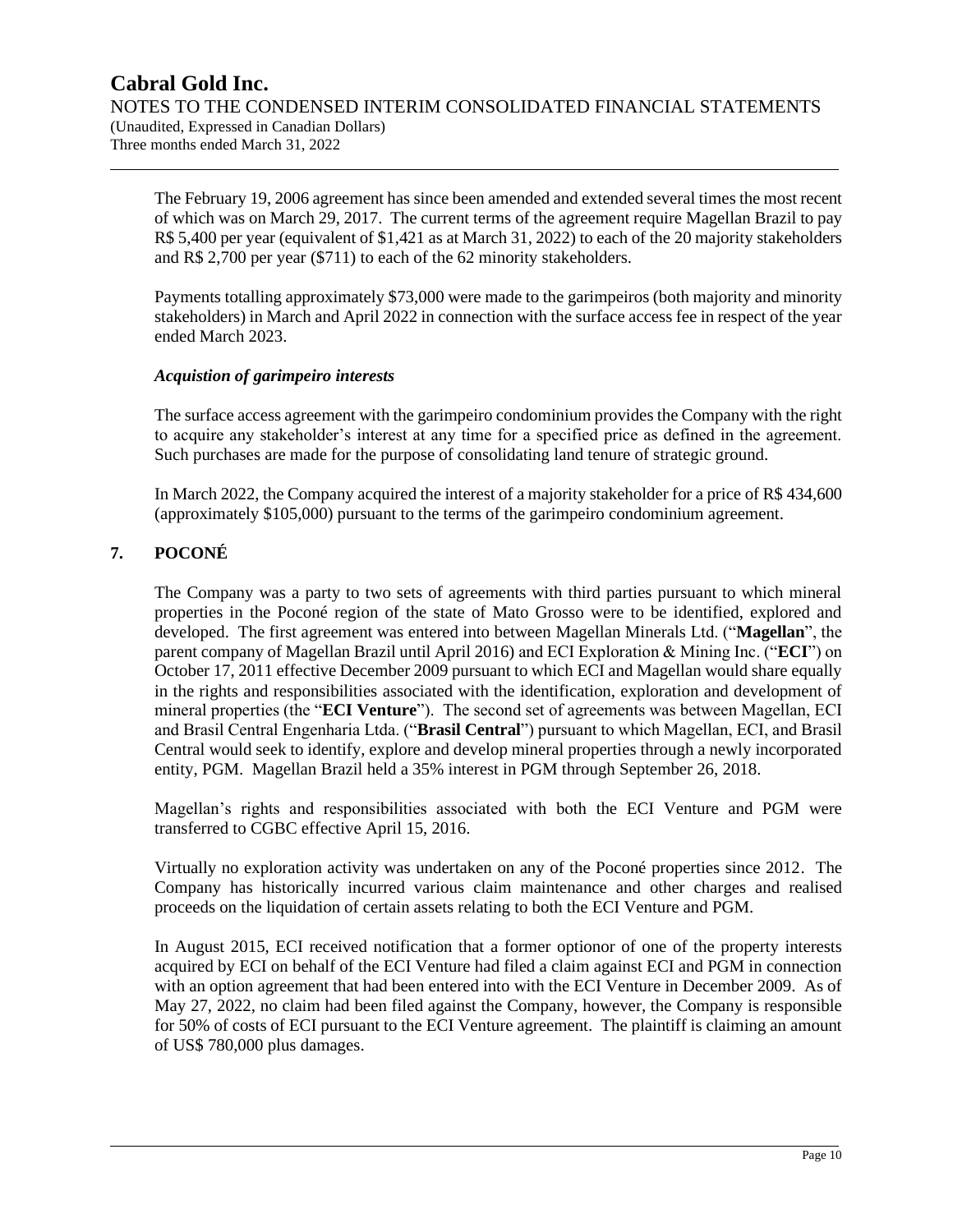On September 26, 2018, an agreement was entered into pursuant to which the shares of PGM held by both Magellan Brazil and the Brazilian subsidiary of ECI were transferred to Brasil Central in exchange for Brasil Central taking over the debts of PGM and making nominal cash payments.

The disposal of PGM does not reduce the Company's exposure relating to the aforementioned legal claim against ECI and PGM. Furthermore, as part of the sale of PGM, Magellan Brazil and the Brazilian subsidiary of ECI provided an indemnification to PGM relating to any losses resulting from the legal claim.

Recent decisions of the applicable courts have gone against the defendants in this case which increases the risk that the Company may ultimately incur a loss. As at May 27, 2022, however, the significant uncertainty present regarding the outcome of the case and related issues is such that at this time, management is unable to estimate the likelihood of a loss ultimately being realised by the Company or the quantum and timing of any such loss should it occur. No provision has been made in the accounts for any amount associated with the claim (see Note 17(a)).

| \$<br>569,996<br>286,587<br>97,384 | -S | 385,369 |
|------------------------------------|----|---------|
|                                    |    |         |
|                                    |    |         |
|                                    |    | 204,573 |
|                                    |    | 84,175  |
| 39,784                             |    | 38,903  |
|                                    |    | 48,064  |
| 21,064                             |    | 16,881  |
| 71,688                             |    | 2,269   |
| 161,855                            |    | 88,020  |
|                                    |    |         |
| 24,197                             |    | 3,184   |
| 6,200                              |    | 22,200  |
| 22,349                             |    | 6,754   |
| 24,101                             |    | 8,446   |
| 1,325,205                          | \$ | 908,838 |
|                                    |    |         |

## **8. ACCOUNTS PAYABLE AND ACCRUED LIABILITIES**

### **9. SHAREHOLDERS' EQUITY**

#### **(a) Share capital**

The Company has authorised capital of an unlimited number of common shares with no par value.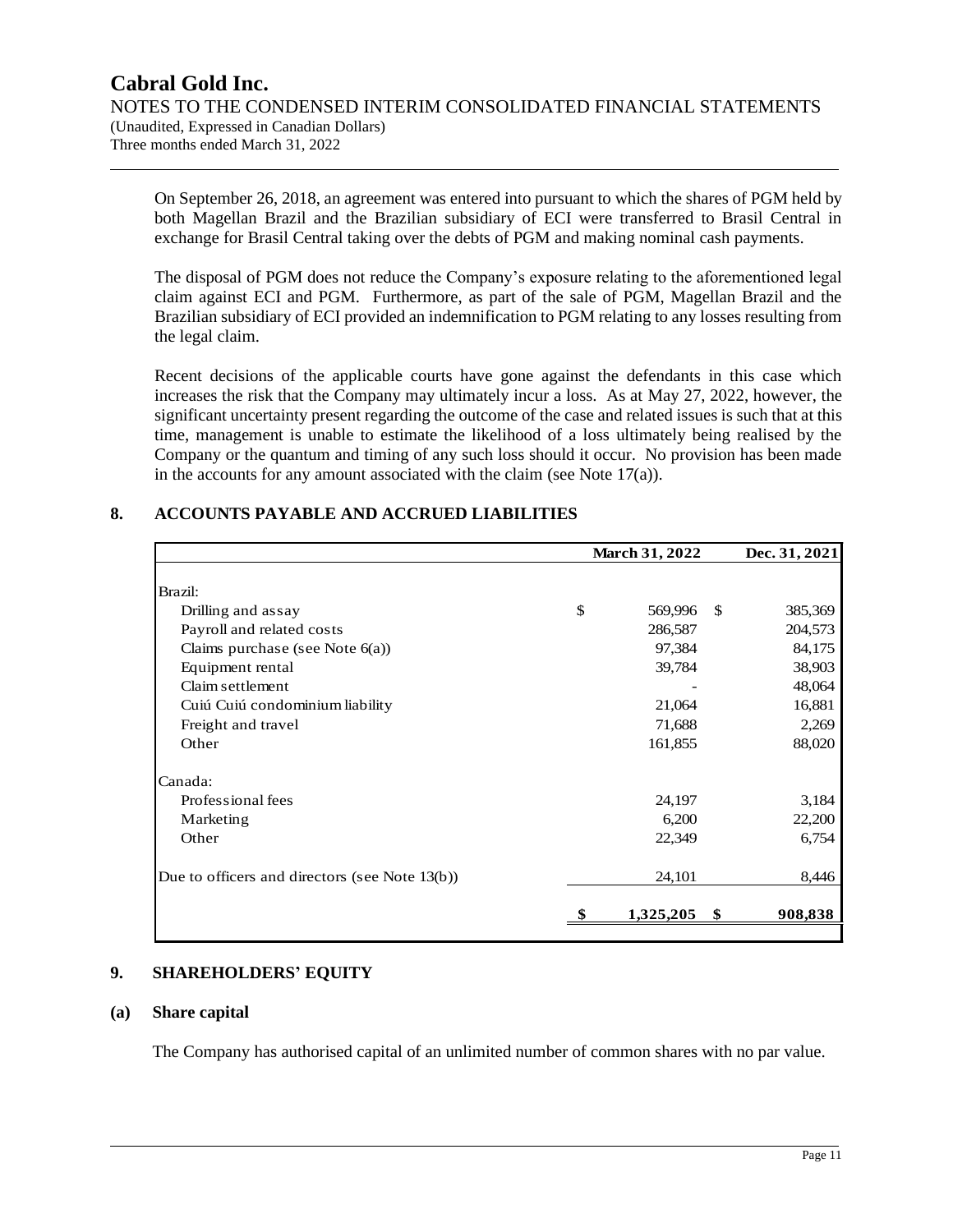### **(b) Share purchase warrants**

A continuity of the Company's share purchase warrants is as follows:

|                                                | <b>Expiry date</b> | Number of<br>warrants | Weighted<br>average exercise<br>price |
|------------------------------------------------|--------------------|-----------------------|---------------------------------------|
| <b>December 31, 2020</b>                       |                    | 244,000               | 0.22                                  |
| Issued:                                        |                    |                       |                                       |
| Warrants (July 2021 bought deal)               | July 6, 2023       | 10,649,000            | 0.80                                  |
| Underwriters' Warrants (July 2021 bought deal) | July 6, 2023       | 1,042,320             | 0.54                                  |
| Exercised:                                     |                    |                       |                                       |
| Pre-2017 RTO warrants                          | May 26, 2021       | (100,000)             | 0.25                                  |
| <b>December 31, 2021</b>                       |                    | 11,835,320            | 0.77                                  |
| <b>March 31, 2022</b>                          |                    | 11,835,320            | 0.77                                  |

The Company had the following share purchase warrants outstanding as at March 31, 2022:

| <b>Expiry date</b> | <b>Exercise price</b> | Number of<br>warrants |
|--------------------|-----------------------|-----------------------|
| June 19, 2022      | 0.20                  | 144,000               |
| July 6, 2023       | 0.80                  | 10,649,000            |
| July 6, 2023       | 0.54                  | 1,042,320             |
|                    | 0.77                  | 11,835,320            |
|                    |                       |                       |

The weighted average remaining life of outstanding share purchase warrants as at March 31, 2022 was 15 months (December 31, 2021: 18 months).

### **(c) Stock options**

A continuity of the Company's stock options is as follows: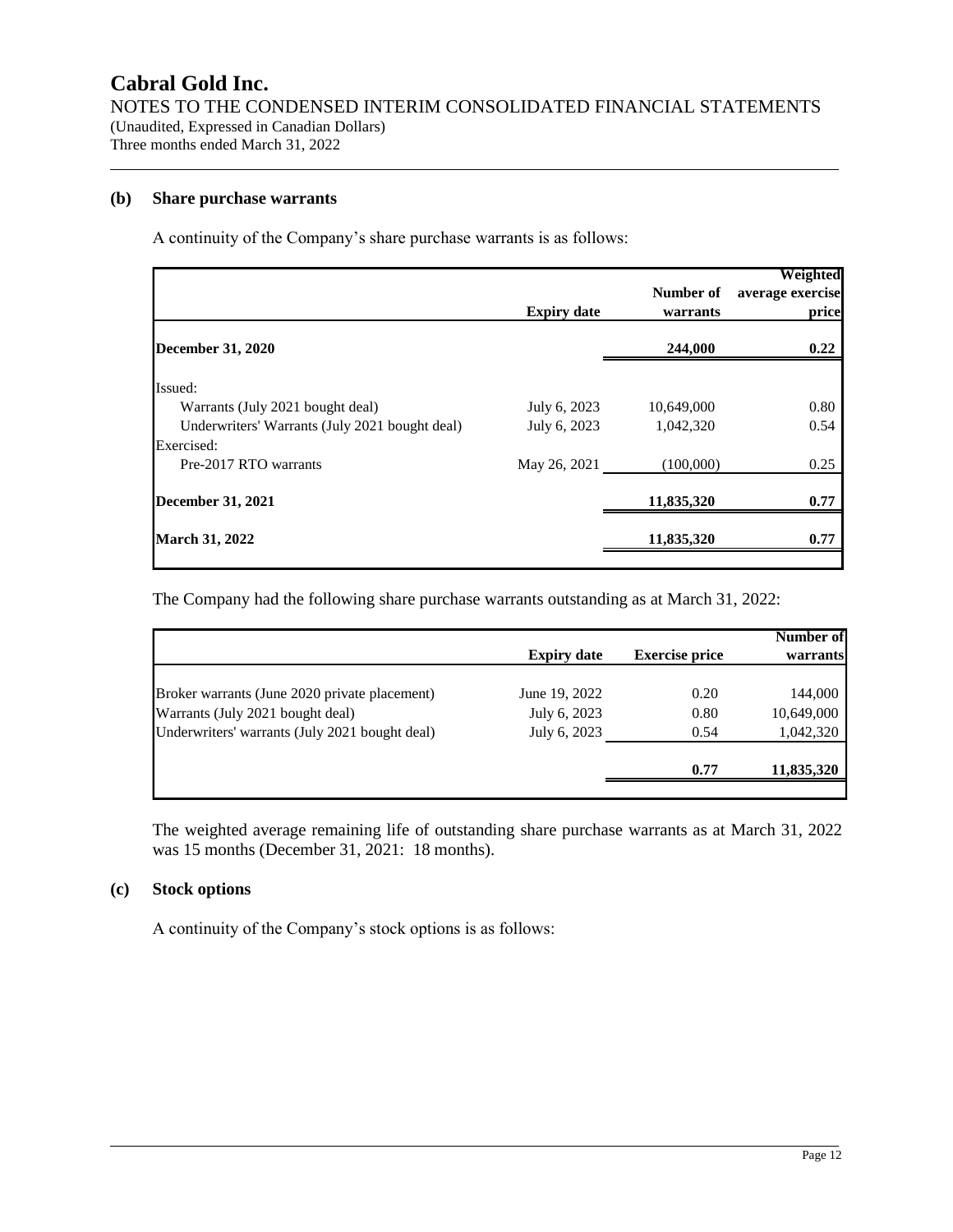NOTES TO THE CONDENSED INTERIM CONSOLIDATED FINANCIAL STATEMENTS

(Unaudited, Expressed in Canadian Dollars) Three months ended March 31, 2022

| <b>Expiry date</b> | Number of<br>options | Weighted<br>average exercise<br>price |
|--------------------|----------------------|---------------------------------------|
|                    | 8,770,948            | 0.28                                  |
|                    |                      |                                       |
| April 11, 2026     | 600,000              | 0.49                                  |
| August 30, 2026    | 4,050,000            | 0.51                                  |
|                    | (419, 724)           | 0.21                                  |
|                    | (100,000)            | 0.27                                  |
|                    | (518,000)            | 0.24                                  |
|                    | 12,383,224           | 0.37                                  |
|                    | 12,383,224           | 0.37                                  |
|                    |                      |                                       |

The Company had the following stock options outstanding as at March 31, 2022:

|                   |                    |                       | <b>Number of stock</b> |
|-------------------|--------------------|-----------------------|------------------------|
| <b>Issue date</b> | <b>Expiry date</b> | <b>Exercise price</b> | options                |
|                   |                    |                       |                        |
| June 20, 2018     | June 19, 2023      | 0.23                  | 450,000                |
| January 23, 2019  | January 22, 2024   | 0.25                  | 1,323,224              |
| September 9, 2019 | September 6, 2024  | 0.15                  | 2,045,000              |
| July 21, 2020     | July 21, 2025      | 0.27                  | 2,765,000              |
| November 13, 2020 | November 13, 2025  | 0.60                  | 1,150,000              |
| April 12, 2021    | April 11, 2026     | 0.49                  | 600,000                |
| August 31, 2021   | August 30, 2026    | 0.51                  | 4,050,000              |
|                   |                    |                       |                        |
|                   |                    | 0.37                  | 12,383,224             |
|                   |                    |                       |                        |

The weighted average remaining life of outstanding stock options as at March 31, 2022 was 40 months (December 31, 2021: 43 months).

Stock-based compensation relating to stock options totalled \$307,262 in the three months ended March 31, 2022 (three months ended March 31, 2021: \$227,009).

## **(d) Restricted share units**

A continuity of the Company's restricted share units ("**RSUs**") is as follows: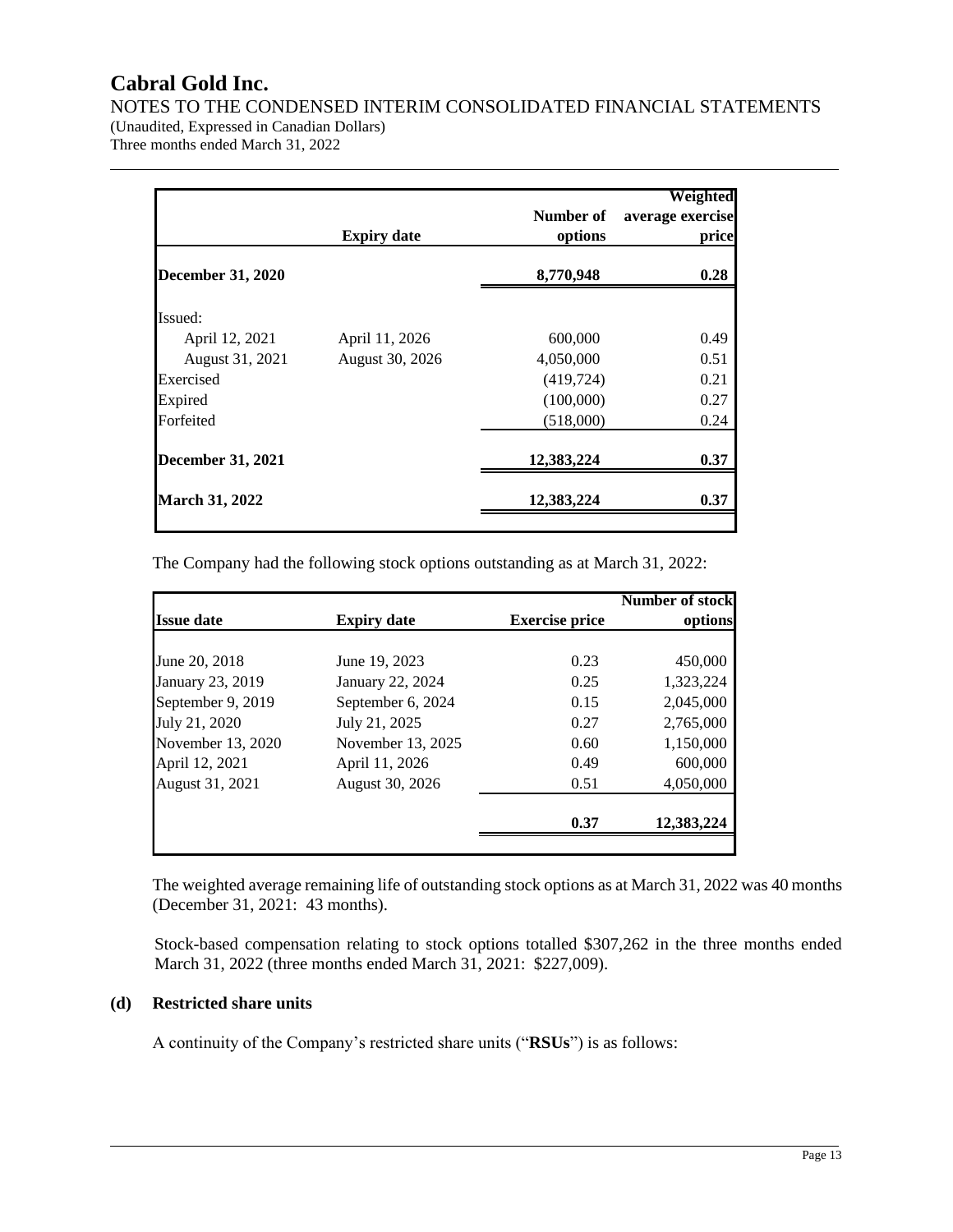NOTES TO THE CONDENSED INTERIM CONSOLIDATED FINANCIAL STATEMENTS

(Unaudited, Expressed in Canadian Dollars) Three months ended March 31, 2022

|                          | <b>Number of RSUs</b> |
|--------------------------|-----------------------|
| <b>December 31, 2020</b> | 841,666               |
| Issued:                  |                       |
| April 12, 2021           | 584,374               |
| Vested                   | (374,999)             |
| <b>December 31, 2021</b> | 1,051,041             |
| <b>March 31, 2022</b>    | 1,051,041             |

The RSUs that were to have vested as at January 30, 2022 did not vest as at this date due to the blackout in effect relating to the pending announcement of a financing.

Stock-based compensation relating to RSUs totalled \$39,475 in the three months ended March 31, 2022 (three months ended March 31, 2021: \$22,707).

## **10. EXPLORATION AND DEVELOPMENT**

| 3 months ended March 31, 2022 |                 |      |       |              |            |                 |
|-------------------------------|-----------------|------|-------|--------------|------------|-----------------|
|                               |                 |      |       |              | Logistical |                 |
|                               | Cuiú Cuiú       |      | Other |              | support    | Total           |
|                               |                 |      |       |              |            |                 |
| Drilling                      | \$<br>1,051,012 | - \$ |       | $\mathbb{S}$ |            | \$<br>1,051,012 |
| Field costs                   | 721,096         |      | 3,638 |              |            | 724,734         |
| Payroll                       | 493,542         |      |       |              | 9,017      | 502,559         |
| Freight and travel            | 248,136         |      |       |              | 5,014      | 253,150         |
| Assay                         | 139,631         |      |       |              |            | 139,631         |
| Consulting, third parties     | 56,749          |      |       |              |            | 56,749          |
| Office and logistics          |                 |      |       |              | 36,929     | 36,929          |
|                               |                 |      |       |              |            |                 |
|                               | \$2,710,166     |      | 3,638 | \$           | 50,960     | \$2,764,764     |
|                               |                 |      |       |              |            |                 |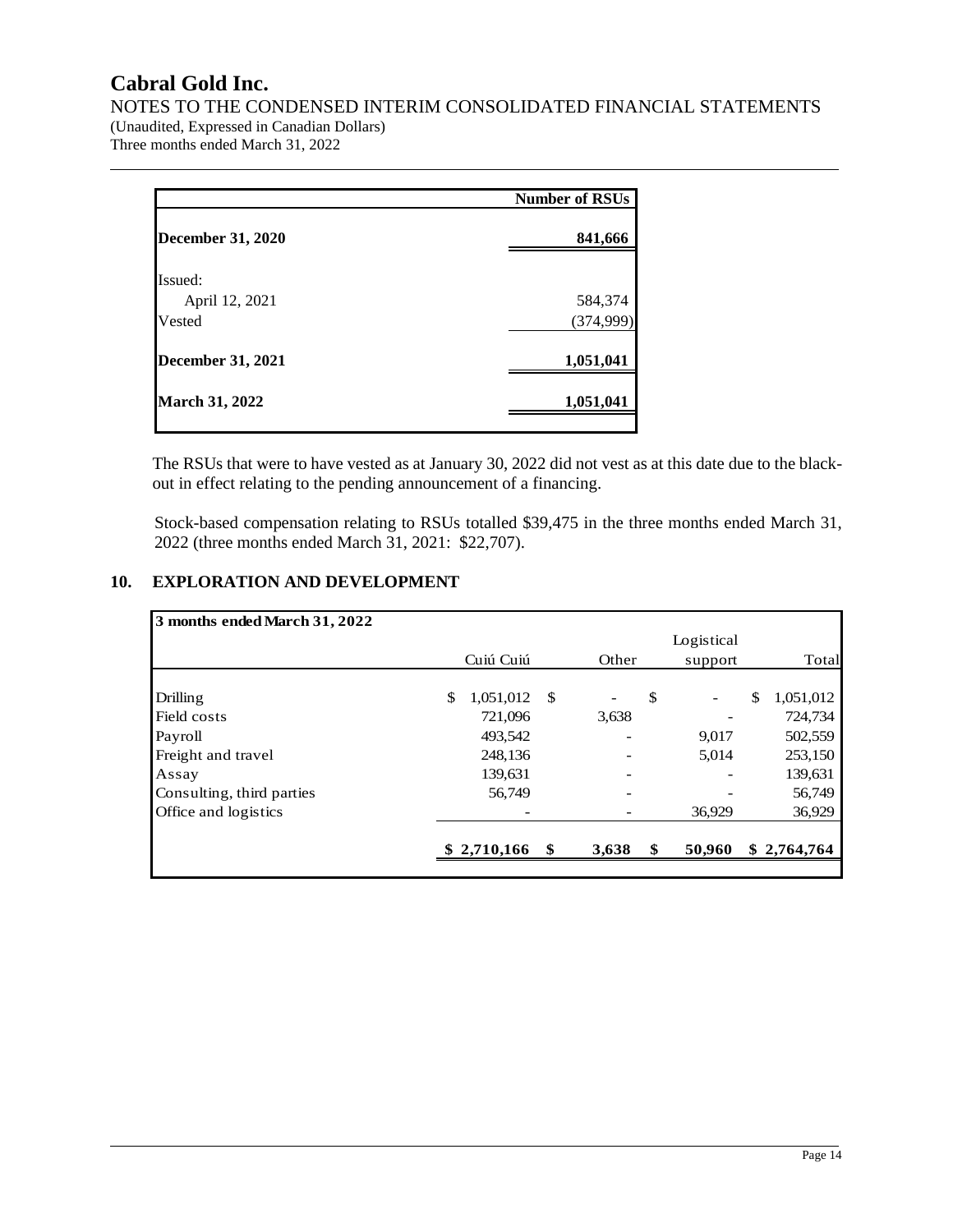NOTES TO THE CONDENSED INTERIM CONSOLIDATED FINANCIAL STATEMENTS

(Unaudited, Expressed in Canadian Dollars) Three months ended March 31, 2022

| 3 months ended March 31, 2021 |               |     |       |              |               |
|-------------------------------|---------------|-----|-------|--------------|---------------|
|                               |               |     |       | Logistical   |               |
|                               | Cuiú Cuiú     |     | Other | support      | Total         |
| Drilling                      | \$<br>506,037 | \$  |       | \$           | \$<br>506,037 |
| Field costs                   | 407,665       |     | 4,602 |              | 412,267       |
| Payroll                       | 300,048       |     |       | 12,204       | 312,252       |
| Freight and travel            | 129,282       |     |       | 579          | 129,861       |
| Assay                         | 38,298        |     |       |              | 38,298        |
| Consulting, third parties     | 34,146        |     |       |              | 34,146        |
| Office and logistics          |               |     |       | 27.249       | 27,249        |
|                               | \$1,415,476   | SS. | 4,602 | \$<br>40,032 | \$1,460,110   |

## **11. SALARY AND WAGES**

Total payroll, consulting and related costs incurred in the three months ended March 31, 2022 amounted to \$428,769 (three months ended March 31, 2021: \$422,752).

## **12. SEGMENTED INFORMATION**

The Company operates in one reportable operating segment, being the acquisition, exploration and development of mineral properties. The Company's assets are located in Canada and Brazil as follows:

|                               |    | Canada  |   |           |   | <b>Total</b> |
|-------------------------------|----|---------|---|-----------|---|--------------|
| <b>Non-current assets:</b>    |    |         |   |           |   |              |
|                               |    |         |   |           |   |              |
| March 31, 2022                | \$ | 1.999   | S | 5,156,034 | S | 5,158,033    |
| December 31, 2021             |    | 2,297   |   | 4,306,001 |   | 4,308,298    |
| Net loss:                     |    |         |   |           |   |              |
| 3 months ended March 31, 2022 |    | 440,522 |   | 3,038,952 |   | 3,479,474    |
| 3 months ended March 31, 2021 | S  | 441,026 | S | 1,628,478 | S | 2,069,504    |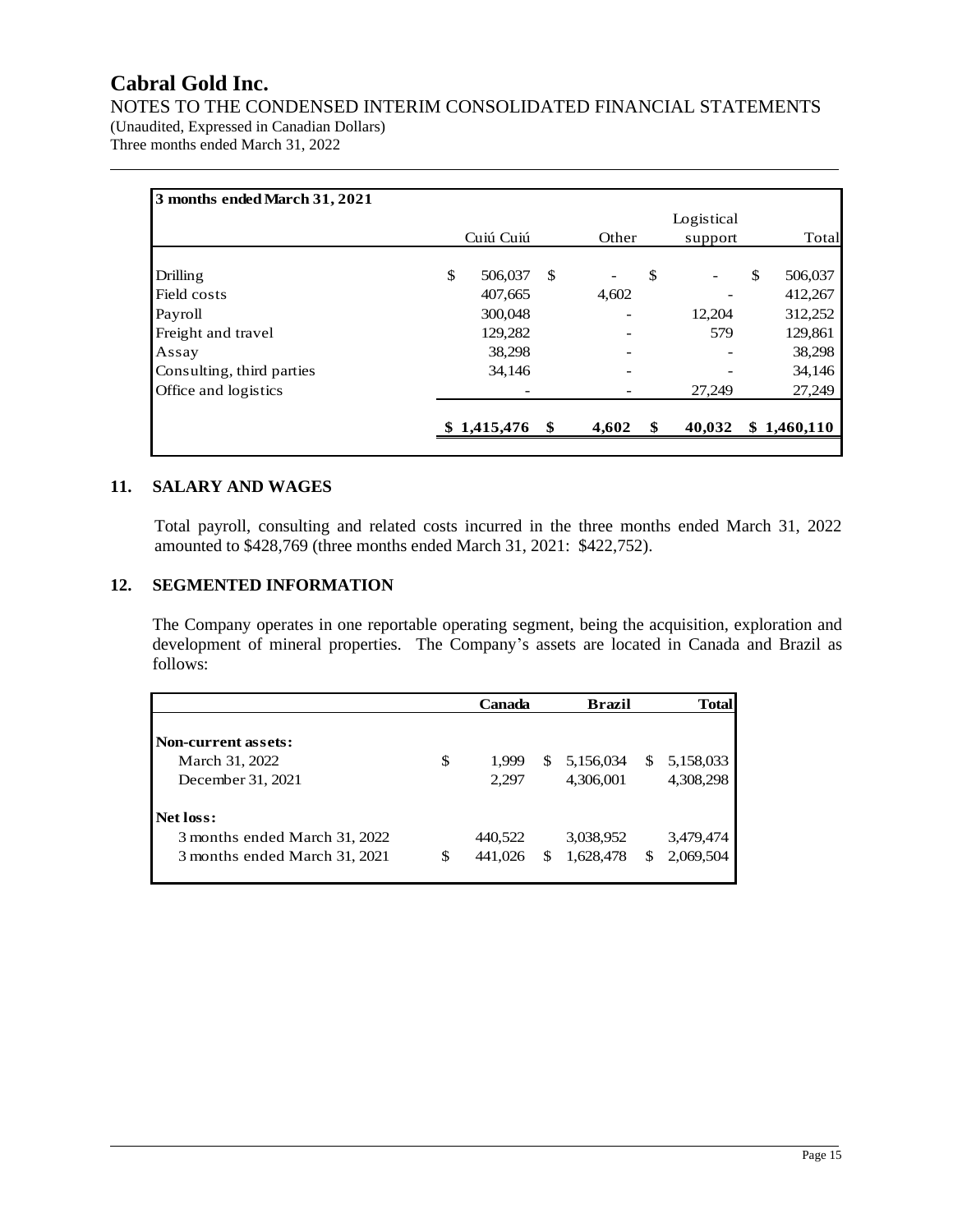NOTES TO THE CONDENSED INTERIM CONSOLIDATED FINANCIAL STATEMENTS (Unaudited, Expressed in Canadian Dollars) Three months ended March 31, 2022

## **13. RELATED PARTY TRANSACTIONS**

#### **(a) Management compensation**

|                                         | 3 months ended |                       |               | 3 months ended |  |  |
|-----------------------------------------|----------------|-----------------------|---------------|----------------|--|--|
|                                         |                | <b>March 31, 2022</b> |               | March 31, 2021 |  |  |
|                                         |                |                       |               |                |  |  |
| Management:                             |                |                       |               |                |  |  |
| Employment remuneration                 | \$             | 44,750                | <sup>\$</sup> | 44,750         |  |  |
| Consulting fees                         |                | 60,513                |               | 49,000         |  |  |
| Payroll related costs                   |                | 8.931                 |               | 7,791          |  |  |
| Stock-based compensation, stock options |                | 87,780                |               | 44,617         |  |  |
| Stock-based compensation, RSUs          |                | 12,910                |               | 7,313          |  |  |
|                                         |                | 214,884               |               | 153,471        |  |  |
| Directors (excluding management):       |                |                       |               |                |  |  |
| Stock-based compensation, stock options |                | 58,386                |               | 49,317         |  |  |
| Stock-based compensation, RSUs          |                | 15,761                |               | 15,394         |  |  |
|                                         |                | 74,147                |               | 64,711         |  |  |
|                                         |                | 289,031               | \$            | 218,182        |  |  |

Management comprises the Executive Chairman, the President and Chief Executive Officer and the Chief Financial Officer. Employment remuneration is paid to the President and Chief Executive Officer and the Chief Financial Officer. Consulting fees are paid to Geofin Consulting and Hornby Capital Corp., companies controlled by the Executive Chairman and the Chief Financial Officer, respectively.

### **(b) Balances due to related parties**

As at March 31, 2022, the Company owed a total of \$24,101 to management in connection with unreimbursed expenditures incurred on behalf of the Company. This liability was settled in full in the second quarter of 2022. Amounts owing to management are non-interest bearing, unsecured and have no set terms of repayment.

#### **(c) Other related party issues**

All transactions with related parties have occurred in the normal course of operations and have been measured at the exchange amount, which is the amount agreed to by the related parties.

In May 2022, Company announced that it had entered into an agreement for a term loan with Alan Carter, President and Chief Executive Officer of the Company, pursuant to which Dr. Carter will provide short-term financing to the Company by way of an unsecured term loan of up to \$1,500,000 (the "Term Loan"). The Term Loan will be advanced to the Company as required and will bear interest at a rate of 10% per annum. The parties intend that subject to TSX Venture Exchange approval, interest on the Term Loan be repayable in common shares. A total of \$250,000 of the Term Loan will be repayable within 90 days following advance of funds and the balance plus applicable interest will be repayable on or before December 31, 2022. If the Company repays the \$250,000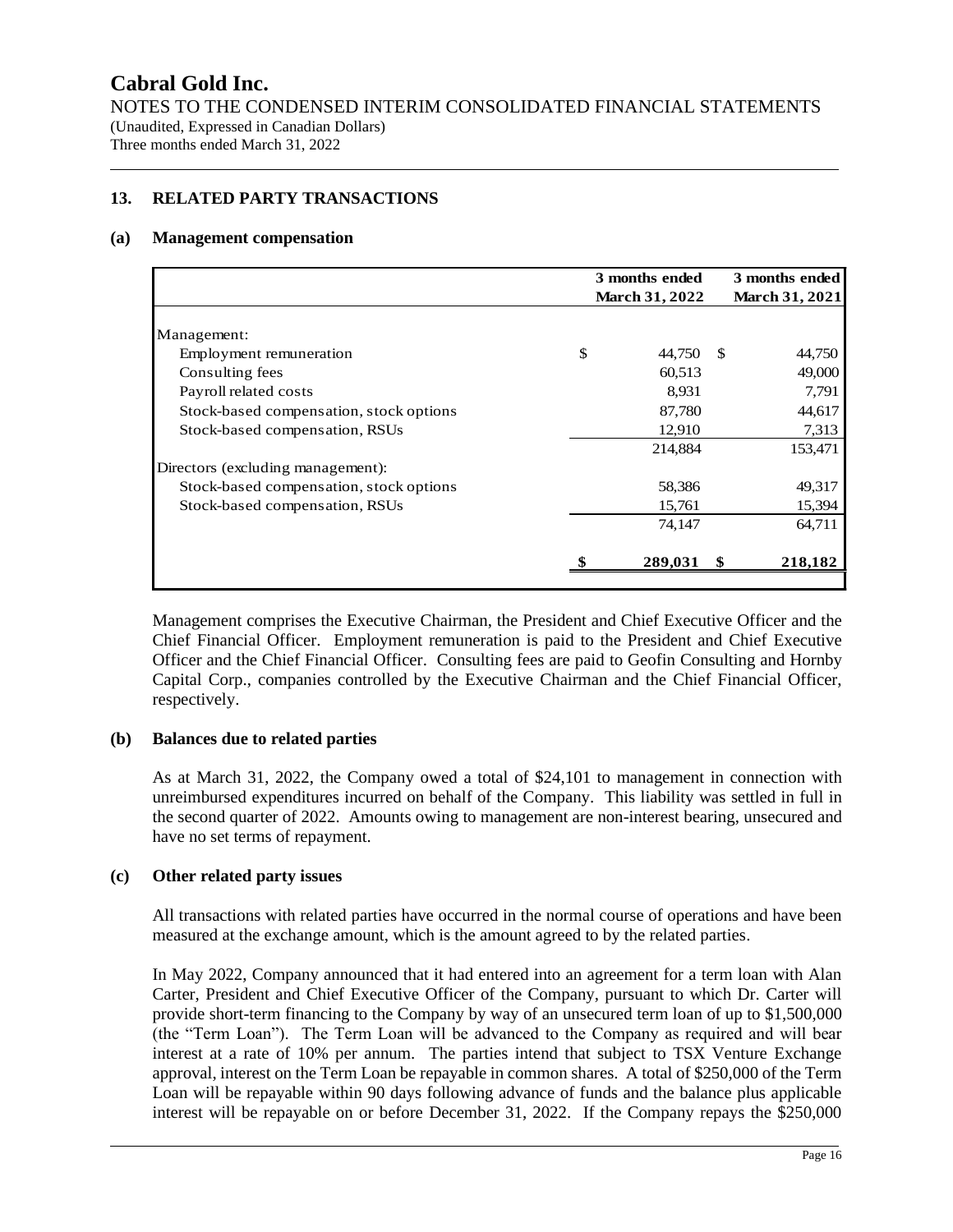## **Cabral Gold Inc.** NOTES TO THE CONDENSED INTERIM CONSOLIDATED FINANCIAL STATEMENTS (Unaudited, Expressed in Canadian Dollars)

Three months ended March 31, 2022

contemplated above plus an additional \$250,000 prior to December 31, 2022, the maturity date of the Term Loan may be extended from December 31, 2022 until March 31, 2023 at the option of the Company. If the maturity date is so extended, the interest rate will increase to 12.5% retroactively to the date of initial advance on any amount not repaid by December 31, 2022. The proceeds received from the Term Loan will be used for advancement of the Company's Cuiú Cuiú project and for working capital and general corporate purposes.

## **14. CAPITAL MANAGEMENT**

The Company's objectives in managing its capital are as follows:

- To safeguard its ability to continue as a going concern
- To have sufficient capital to be able to meet its strategic objectives including the continued exploration and development of its existing mineral projects and the identification of additional projects.

Given the current exploration stage of its projects, the Company's primary source of capital is derived from equity issuances. Capital consists of equity attributable to common shareholders.

The Company has no externally imposed capital requirements and manages its capital structure in accordance with its strategic objectives and changes in economic conditions. In order to maintain or adjust its capital structure, the Company may issue new shares in the form of private placements and/or secondary public offerings.

Additional information relating to going concern is disclosed in Note 1.

## **15. FINANCIAL INSTRUMENTS**

## **(a) Carrying value and fair value**

The Company's financial instruments comprise cash and cash equivalents, accounts receivable (excluding sales taxes) and accounts payable and accrued liabilities.

Financial instruments recognised at fair value on the consolidated statements of financial position are classified in fair value hierarchy levels as follows:

- Level 1: Valuation based on unadjusted quoted prices in active markets for identical assets or liabilities
- Level 2: Valuation techniques based on inputs other than Level 1 quoted prices that are observable for the asset or liability, either directly (prices) or indirectly (derived from prices)
- Level 3: Valuation techniques with unobservable market inputs (involves assumptions and estimates by management).

Cash and cash equivalents and accounts receivable are classified as subsequently measured at amortised cost. Amortised cost approximates fair market value due to the short-term nature of the balances.

Accounts payable and accrued liabilities are classified as subsequently measured at amortised cost and are recorded in the financial statements at amortised cost. The fair value of accounts payable and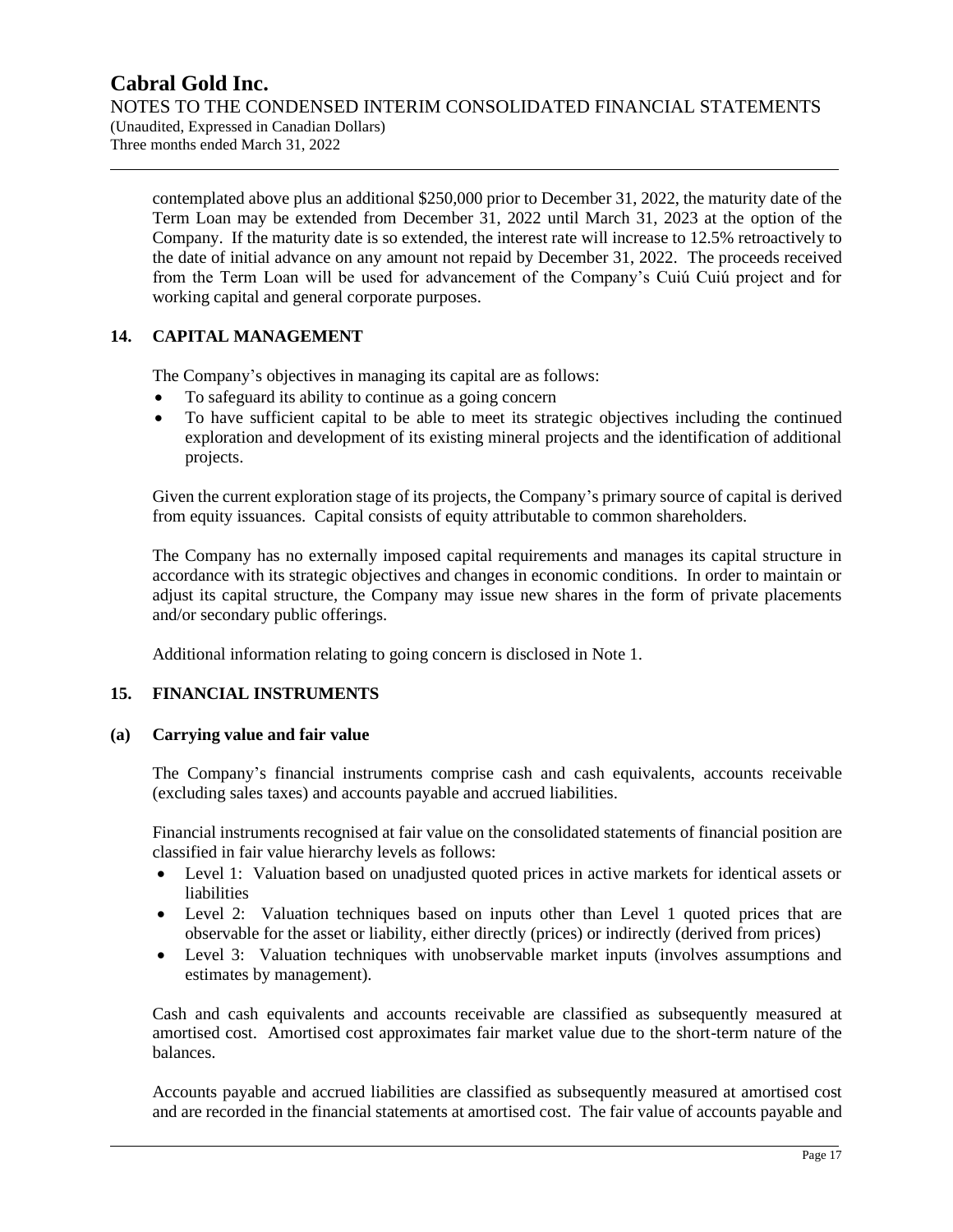accrued liabilities may be less than the carrying value as a result of the Company's credit and liquidity risk.

## **(b) Financial risks**

The Company's activities expose it to a variety of financial risks, including foreign exchange risk, liquidity risk, credit risk and interest rate risk.

## *Foreign exchange risk*

The Company operates primarily in Brazil and is therefore exposed to foreign exchange risk arising from transactions denominated in Brazilian reais ("**R\$**"). Other than Canadian dollar balances, the Company's cash and cash equivalents, receivables and accounts payable and accrued liabilities are denominated in R\$ and US\$. Accordingly, the Company is subject to foreign exchange risk relating to such balances in connection with fluctuations against the Canadian dollar. The Company has no program in place for hedging foreign currency risk.

The Company held the following foreign currency denominated balances as at March 31, 2022 and December 31, 2021:

|                                          |             | <b>March 31, 2022</b> |                 | December 31, 2021 |
|------------------------------------------|-------------|-----------------------|-----------------|-------------------|
|                                          | R\$         | US\$                  | $\mathbf{R}$ \$ | US\$              |
| Cash and cash equivalents                | 5,398,423   | 42,873                | 4,656,142       | 20,353            |
| Receivables and prepaid expenses         | 76,524      |                       | 699,804         |                   |
| Accounts payable and accrued liabilities | (4,742,998) |                       | (3,816,499)     |                   |
|                                          | 731.949     | 42,873                | 1,539,447       | 20,353            |
| Equivalent in Canadian dollars           | 192,578     | 53.574                | 350,224         | 25,804            |

Based on the balances held as at March 31, 2022, a 10% decrease in the \$ per R\$ and \$ per US\$ exchange rates on this date would have resulted in an increase in the net loss for the period then ended of approximately \$24,615.

## *Liquidity risk*

Liquidity risk encompasses the risk that an entity cannot meet its financial obligations in full as they become due. The Company manages liquidity by taking the appropriate steps to maintain adequate cash and cash equivalent balances. The Company monitors actual and forecast cash flows, and matches the maturity profile of financial assets and liabilities. See Note 1.

### *Credit risk*

Credit risk is the risk of economic loss arising from a counterparty's failure to repay or service debt according to the contractual terms. Financial instruments that potentially subject the Company to credit risk consist of cash and cash equivalents and receivables. The carrying value of the Company's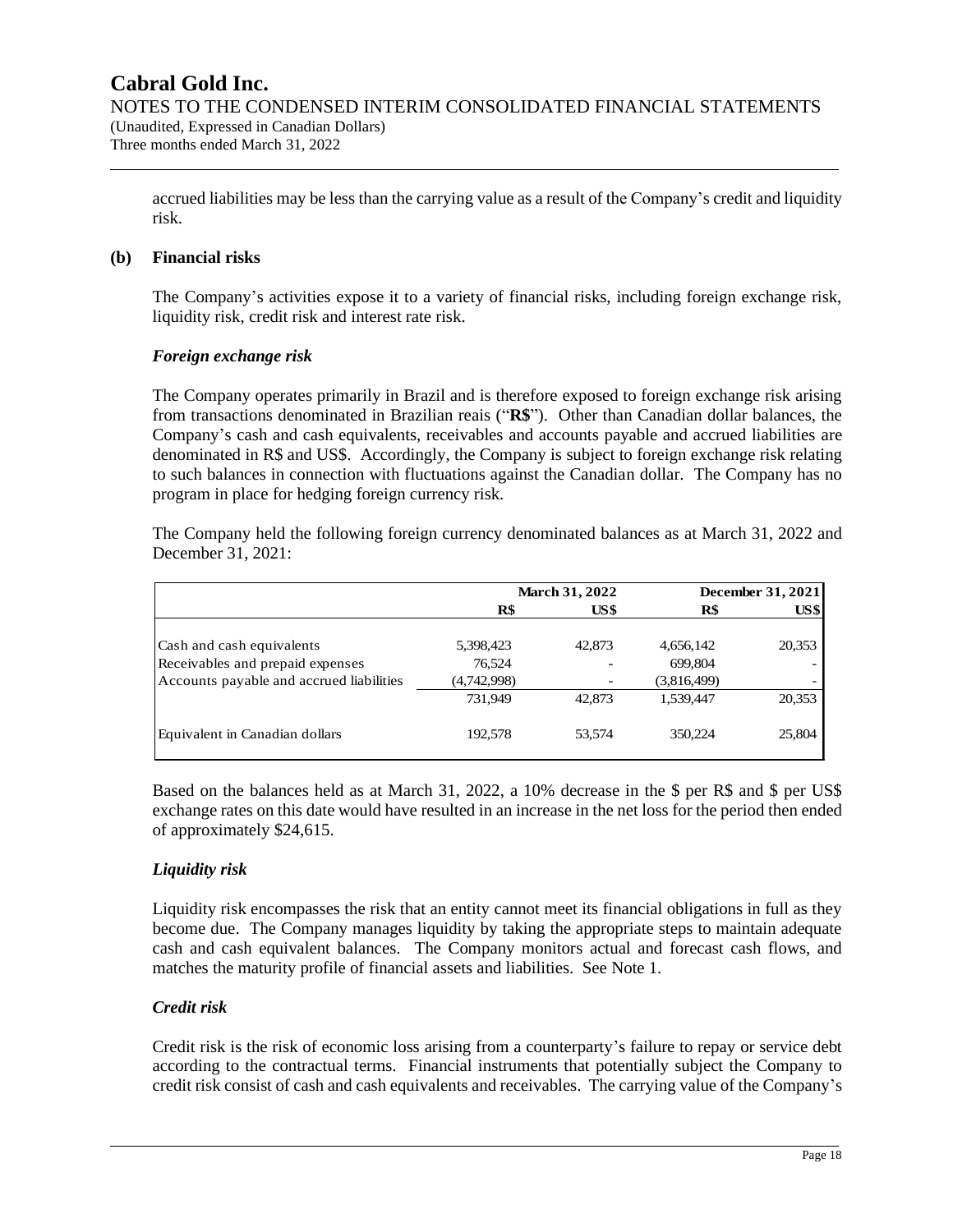financial assets recorded in the condensed interim consolidated financial statements represents its maximum exposure to credit risk.

All accounts receivable balances are collectable and no valuation allowance or provision was applied or required as at March 31, 2022.

### *Interest rate risk*

Interest rate risk is the risk that cash flows will fluctuate due to changes in market interest rates. While the Company's financial assets are generally not exposed to significant interest rate risk because of their short-term nature, changes in interest rates will have a corresponding impact on interest income realised on such assets.

The Company did not have any interest-bearing liabilities outstanding as at March 31, 2022.

## **16. SUPPLEMENTARY CASH FLOW INFORMATION**

The consolidated statements of cash flows exclude the following items that do not require the use of cash:

|                                                                  | 3 months ended<br><b>March 31, 2022</b> | 3 months ended<br><b>March 31, 2021</b> |
|------------------------------------------------------------------|-----------------------------------------|-----------------------------------------|
| Accounts payable relating to mineral properties (net change) (\$ | $8,702$ \$                              |                                         |

## **17. CONTINGENT LIABILITY**

### **(a) Litigation**

Various legal, tax and regulatory matters are outstanding from time to time due to the nature of the Company's operations and the Company is therefore subject to litigation in the counties in which it operates. As at March 31, 2022 and May 27, 2022, there was one legal case outstanding which had not been settled. The Company is not a defendant in this litigation, however, it does have a potential exposure pursuant to the terms of a historic joint venture agreement and a related indemnification provided to a third party in connection with the sale of its 35% interest in a company in 2018. Management is monitoring the progress of this case in the Brazilian courts and is continuing to support the defendants in their vigorous defence against this claim. Recent decisions of the applicable courts have gone against the defendants which increases the risk that the Company may ultimately incur a loss. As at May 27, 2022, however, the significant uncertainty present regarding the outcome of the case and related issues is such that at this time, management is unable to estimate the likelihood of a loss ultimately being realised by the Company or the quantum and timing of any such loss should it occur. No provision has been made in the accounts for any amount associated with the claim.

### **(b) COVID-19**

The Company's operations could be significantly and adversely impacted by the effects of a widespread global outbreak of a contagious disease, such as the recent outbreak of respiratory illness